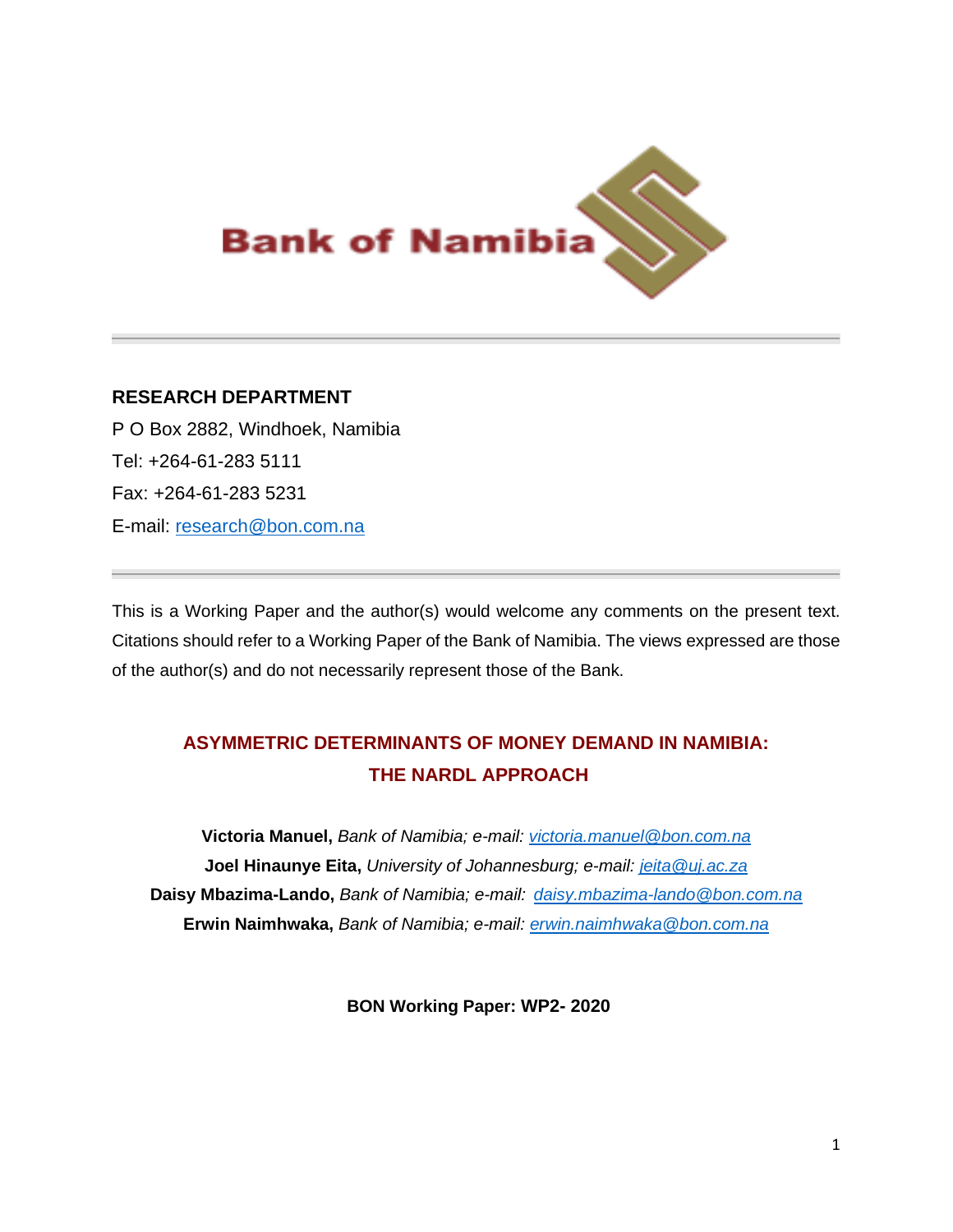### © **Copyright of the Bank of Namibia, Research Department 2020**

All rights reserved. No part of this publication may be reproduced, copied or transmitted in any form or by any means, including but not limited to photocopying, recording and storing, without fully acknowledging an empirical analysis of the sustainability of Namibia's current account paper as the source. The contents of this publication are intended for general information only and are not intended to serve as financial or other advice. While every precaution is taken to ensure the accuracy of information, the Bank of Namibia is neither liable to any person for inaccurate information nor for any opinion contained in this publication.

Published by the Research Department of the Bank of Namibia Enquiries related to this publication should be directed to: The Chief Economist and Head of Research Department P O Box 2882 WINDHOEK NAMIBIA

Tel: +264 61 283 5111 Fax: +264 61 2835231 e-mail: [research@bon.com.na](mailto:research@bon.com.na)

http://www.bon.com.na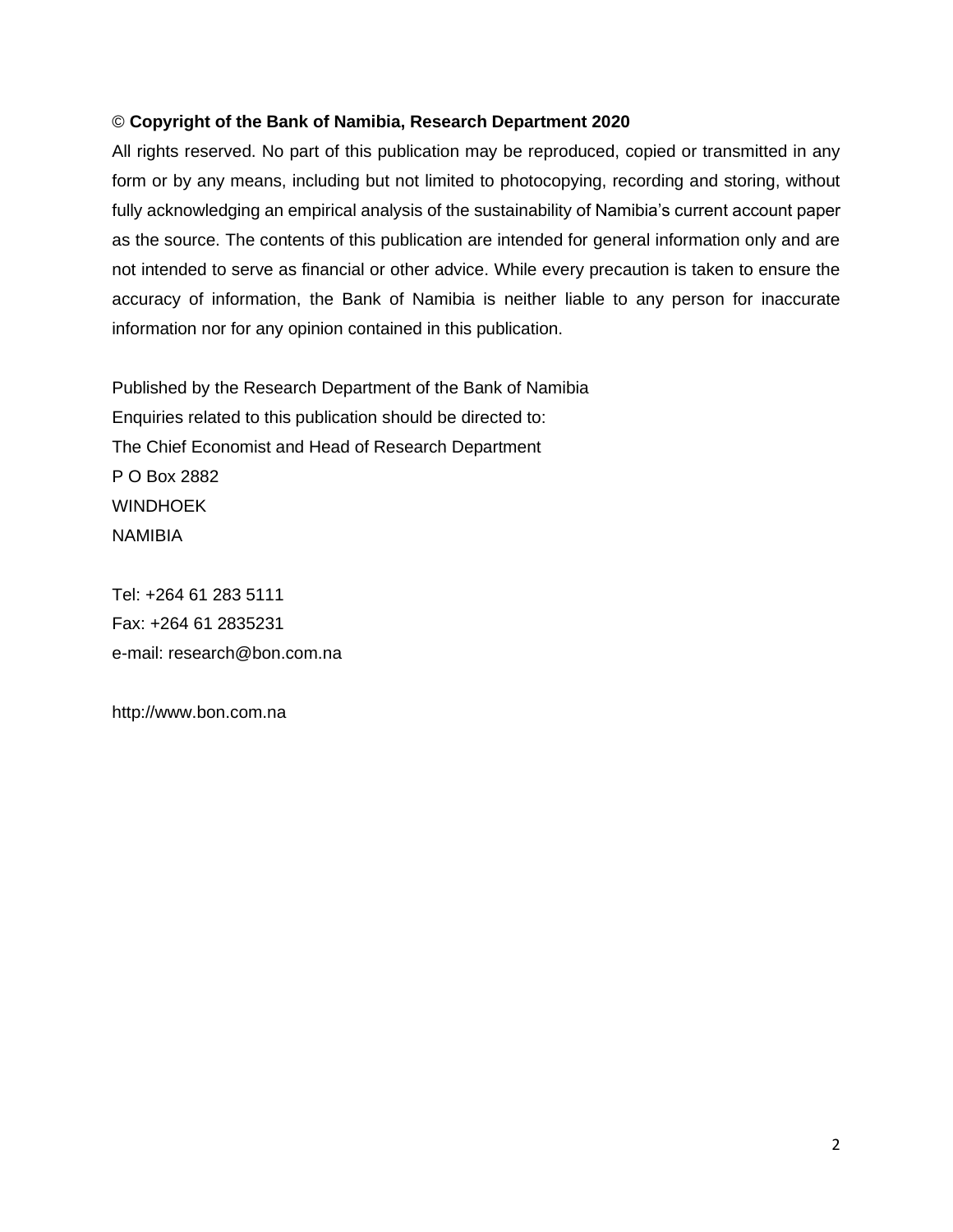#### *Abstract*

*The study provides new insight on the asymmetric determinants of money demand in Namibia. The study employed a nonlinear autoregressive distributive lag (NARDL) methodology to estimate the asymmetric relationship between money demand and its explanatory variables, using quarterly data covering the period 2000Q1 to 2020Q1. The findings suggested the presence of an asymmetric long run equilibrium relationship between money demand and its explanatory variables. Both the appreciation and depreciation of the Namibia Dollar exchange rate resulted in an increase in money demand although the responsiveness leaned towards a depreciation than an appreciation of exchange rate. Moreover, money demand responds negatively to both increase and decrease in prices and interest rates. On the contrary, the results also show that increase and decrease in the values of income are associated with an increase in money demand. Given these findings and Namibia's CMA membership, the responsiveness of the demand for money to the exchange rate highlights an area of potential benefit in as far as a significant appreciation is concerned. Furthermore, significant changes in prices, real interest rate and real income have been shown to have a significant impact on the demand for money in Namibia.*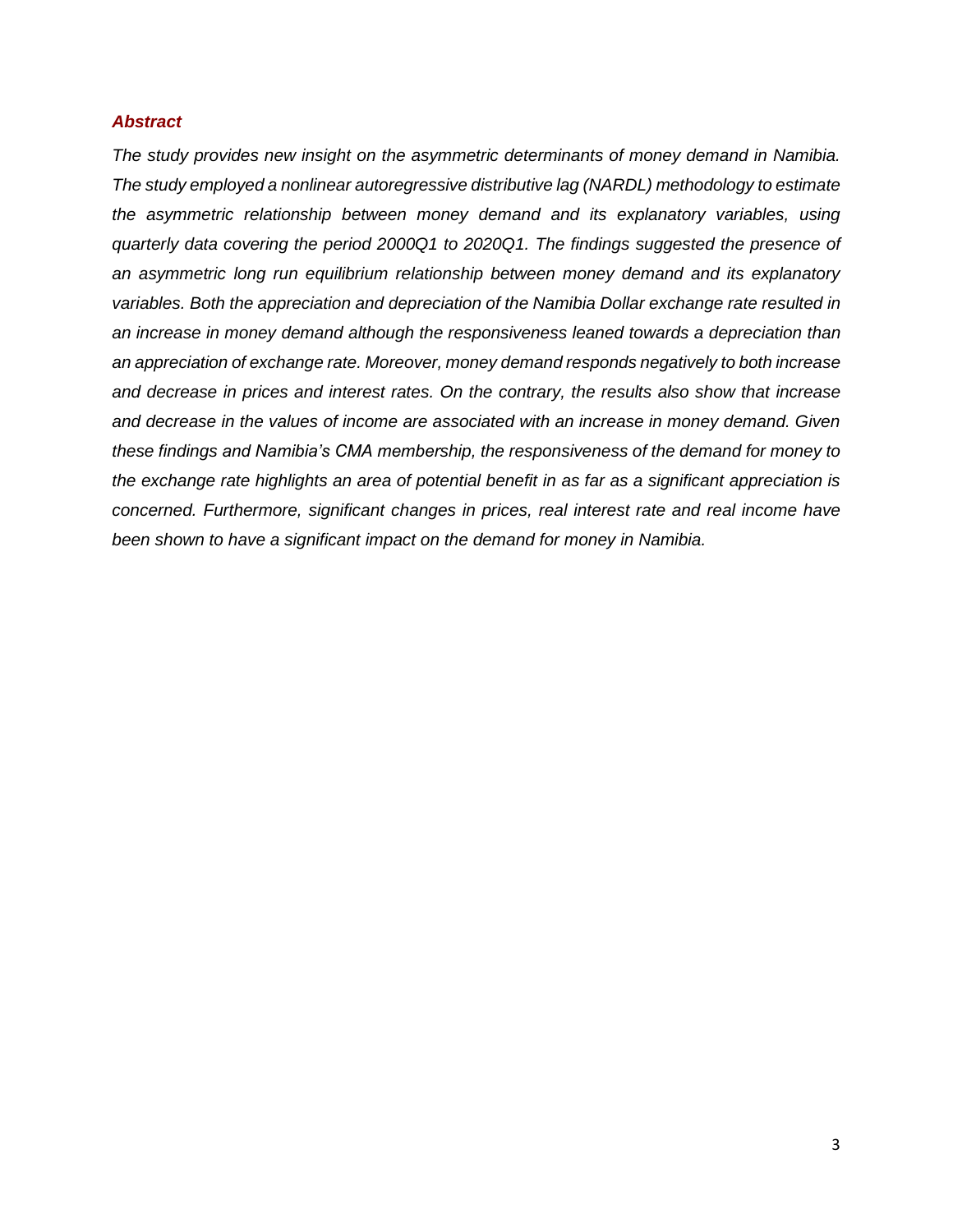# **Contents**

| 1. |      |                                                                             |  |  |  |  |
|----|------|-----------------------------------------------------------------------------|--|--|--|--|
|    | 1.1. |                                                                             |  |  |  |  |
|    |      |                                                                             |  |  |  |  |
| 2. |      |                                                                             |  |  |  |  |
|    | 2.1. |                                                                             |  |  |  |  |
|    | 2.2. |                                                                             |  |  |  |  |
|    | 2.3. | Empirical Literature on Countries under a Fixed Peg Exchange Rate Regime 12 |  |  |  |  |
| 3. |      |                                                                             |  |  |  |  |
|    | 3.1. |                                                                             |  |  |  |  |
|    | 3.2. |                                                                             |  |  |  |  |
| 4. |      |                                                                             |  |  |  |  |
| 5. |      |                                                                             |  |  |  |  |
| 6. |      |                                                                             |  |  |  |  |
| 7. |      |                                                                             |  |  |  |  |
| 8. |      |                                                                             |  |  |  |  |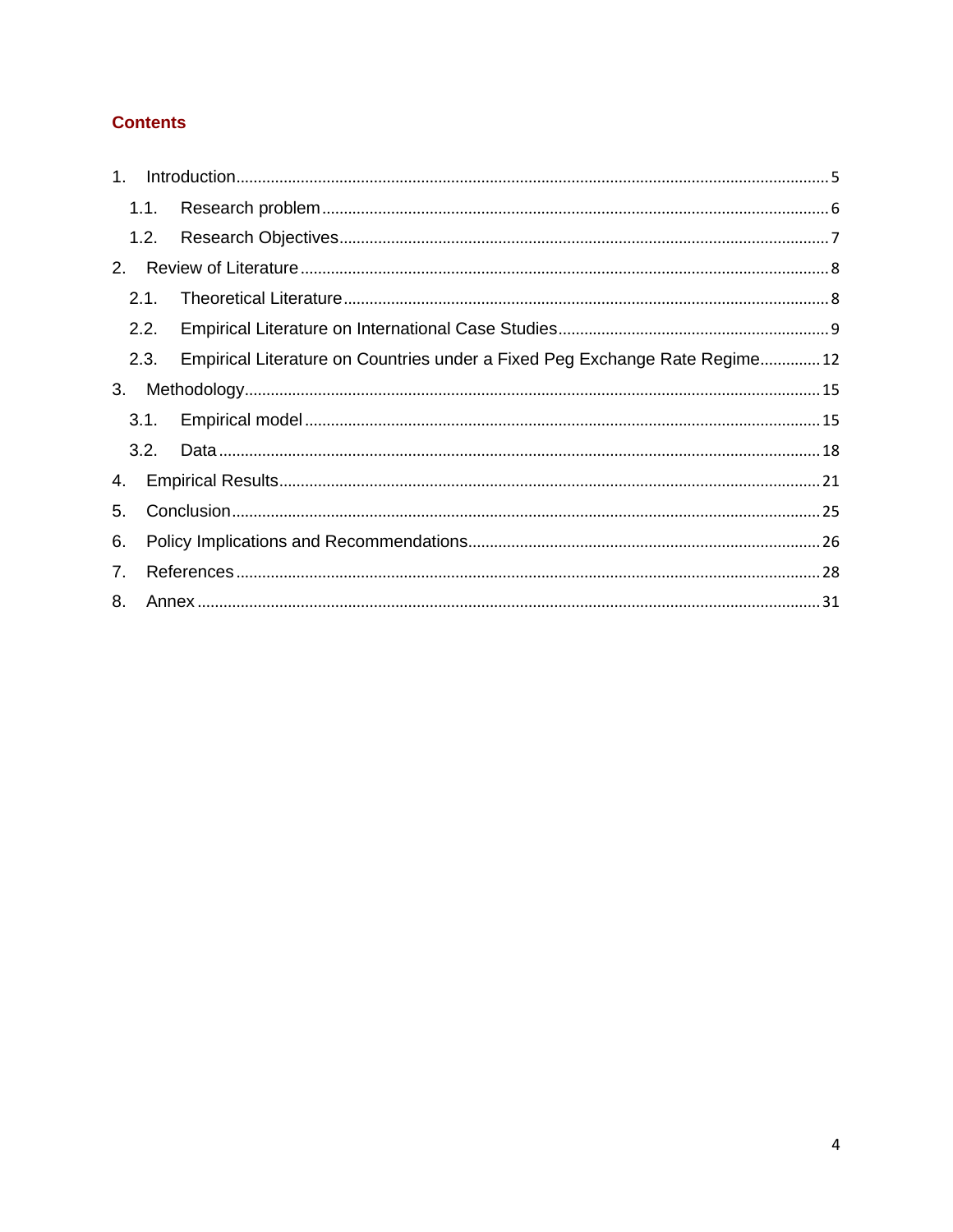#### <span id="page-4-0"></span>**1. Introduction**

**Money demand is one of the most important basic elements of monetary policy**. Money is considered a central objective of why private and public sector are in operation. According to Jhingan (as cited in Umaru and Yusuf, 2018), demand for money arises from two main functions of money. It is considered to be a store of value and that it acts as a medium of exchange. Hence, businesses and individual households will hold money in both cash and in the form of assets. The demand for money is crucial in the financial sector, more specifically the central bank which is mandated to control the demand and supply of money in the economy.

**The demand for money is one of the key functions in formulating appropriate monetary policy (Özçalik 2014).** Moreover, the function of money demand is considered a basic element in the conduct of monetary policy. In this regard, it allows the central bank to target macroeconomic variables such as inflation, interest rates and even Gross Domestic Product (GDP) to maintain macroeconomic stability in the economy.

**It is authoritative that central banks understand the key aggregates of the money demand function.** Due to the important nature of the money demand function to the monetary authority, it is imperative for central banks to understand the short run and long run dynamics of the money demand function in the economy. This allows central banks to identify which variable of the money demand aggregate to control in order to effect changes in monetary policy and ultimately macroeconomic variables. In addition, understanding money demand and its aggregates allows the central bank to have knowledge on which instruments to apply during monetary policy decisions and how to meet liquidity needs in the financial sector (Umaru and Yusuf, 2018).

**A stable money demand function is a very important condition in order for the monetary authority to run an effective monetary policy.** The effectiveness of the use of the money demand function as a tool of monetary policy solely depend on whether there exist a steady and stable long and short run relationship of money demand (M2) and its key determinants. Additionally, it is theoretically required that the money demand function be stable for it to be used effectively as a monetary policy tool. It is further argued that, if a stable money demand function exists, the monetary authority of the economy may rely on it to affect important macroeconomic variables (Dritsak, 2011). Therefore, stability of money demand ensures that the monetary authorities are able to adequately estimate the effect of monetary policy on economic activities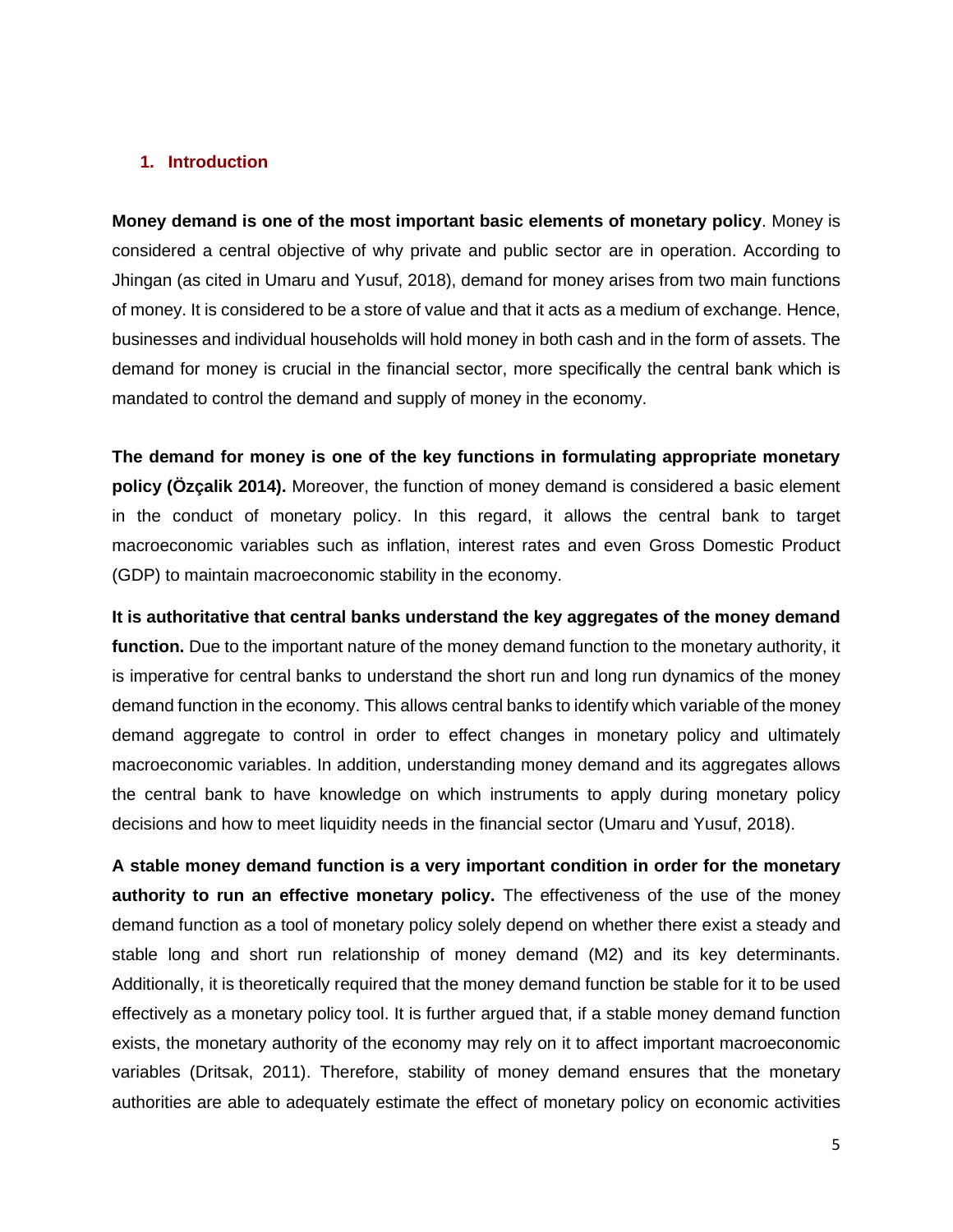and enable them to carry out policy actions with greater confidence and efficiency (Umaru and Yusuf, 2018).

**Money demand can serve as an important indicator of effective monetary policy and growth in an economy.** According to Dritsakis (2011), the demand for money function creates a background to review the effectiveness of monetary policies and economic growth. This is based on the fact that, an increase in the money demand mostly indicates a country's improved economic situation, as opposed to the falling demand which is normally a sign of a deteriorating economic situation (Maravić and Palić's views (as cited in Dritsak,2011). With regard to the effective monetary policy, a stable relationship between money (M2) and its determinants is a prerequisite for monitoring and targeting of monetary aggregates (Dritsak, 2011). A steady and stable long run relationship between money demand and its aggregates indicates that any of these variables can be used to the effect monetary policy stance at any point.

**There is extensive literature on the estimation of the money demand function.** However, most of the literature focuses on a stable and linear money demand function (Dogru and Recepoglu, 2013). The money demand function has been largely estimated using linear methodologies, more specifically by applying the Vector Error Correction (VEC) cointegration method (among others). However, there has been a growing trend and developments in the use of a nonlinear methodology such as Nonlinear Cointegration Least Squares" (NCLS) developed by Bae and De Jong (2007), to estimate the money demand function.

**The focus of most literature so far has been on the use of linear methodology in the estimation of money demand.** There is growth in the application of non-linear cointegration methodology in the estimation of the money demand function and its determinants. This is emphasized by Bae and De Jong (2007), that the choice of the functional form is an important aspect when it comes to results, as different functional forms have different implications for the presence of the liquidity trap and effectiveness of the traditional monetary policy.

#### <span id="page-5-0"></span>**1.1. Research problem**

**None of the literature undertaken in Namibia on the money demand function has so far applied a non-linear cointegration methodology.** Research studies conducted on money demand in Namibia, include Ikhide & Katjomuise (1999), Mabuku, 2009, Shidhika (2015) and Sheefeni (2013). All these previous studies in Namibia have modelled the money demand function using a linear approach and none have attempted to test the nonlinear relationship between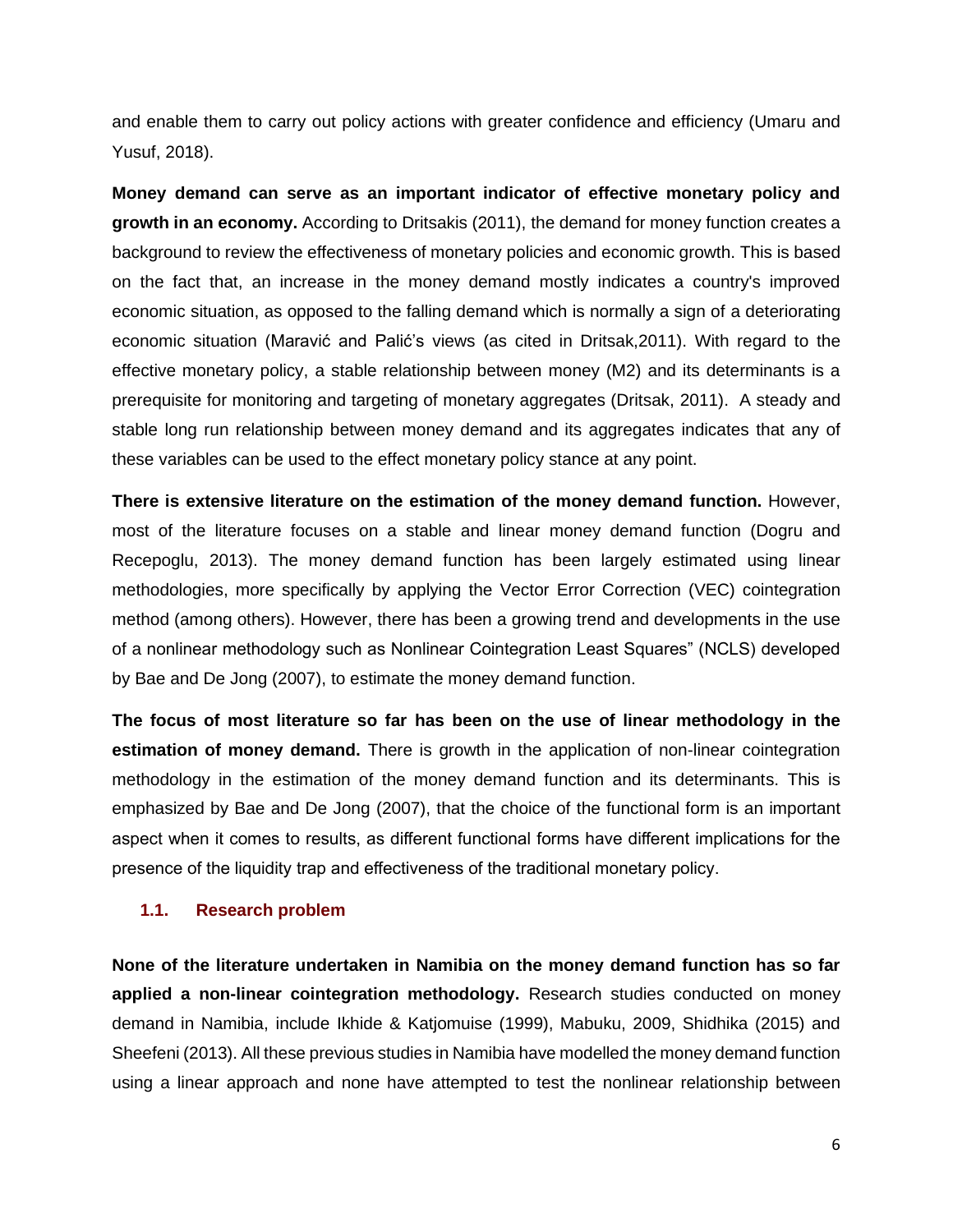money demand and its explanatory variables. Previous studies assumed that negative and positive values of explanatory variables have the same impact on the money demand. Based on this gap, it is important to empirically test if the money demand function is a nonlinear form.

**The literature found mixed relationships between money demand and its aggregates in Namibia.** This conclusion could be attributed to different linear methodologies applied and different estimation periods. Hence, it is important to investigate whether the relationship between money demand and its determinants is nonlinear in Namibia. As it can be observed, most of these studies were conducted more than five years ago. The Namibian economy has since observed some developments in the financial sector during the past years that may have influenced the behaviour of the money demand function. Furthermore, there has been a tremendous growth in economic literature on the methodologies used to estimate money demand, which could change the behaviour of the demand for money in Namibia. These developments provide an opportunity to further investigate the Namibian demand function. This research is the first to estimate the money demand function using the nonlinear relationship in Namibia. The purpose of this study is, to estimate a nonlinear demand for money in Namibia.

# <span id="page-6-0"></span>**1.2. Research Objectives**

# **In the context of the above, the objective of this paper is to estimate the Namibia money demand function using a nonlinear methodology.**

The following is the specific objective of the study:

• To test the asymmetric relationship between money demand (M2) and its determinants in Namibia on real income, inflation, nominal exchange rate and interest rate, using Nonlinear Autoregressive Distributed Lag (NARDL) estimation technique.

**The rest of the paper is structured as follows.** After the introduction and objectives of the study outlined above, the paper proceeds with the review of the existing theoretical and empirical literature on demand for money in monetary economics and then discuss the non-linear functional form of the demand for money. After this, the methodology is explained in detail, followed by the presentation and discussion of the results. In the final analysis, the study concludes and provide policy recommendations and policy implications based on the findings of the study.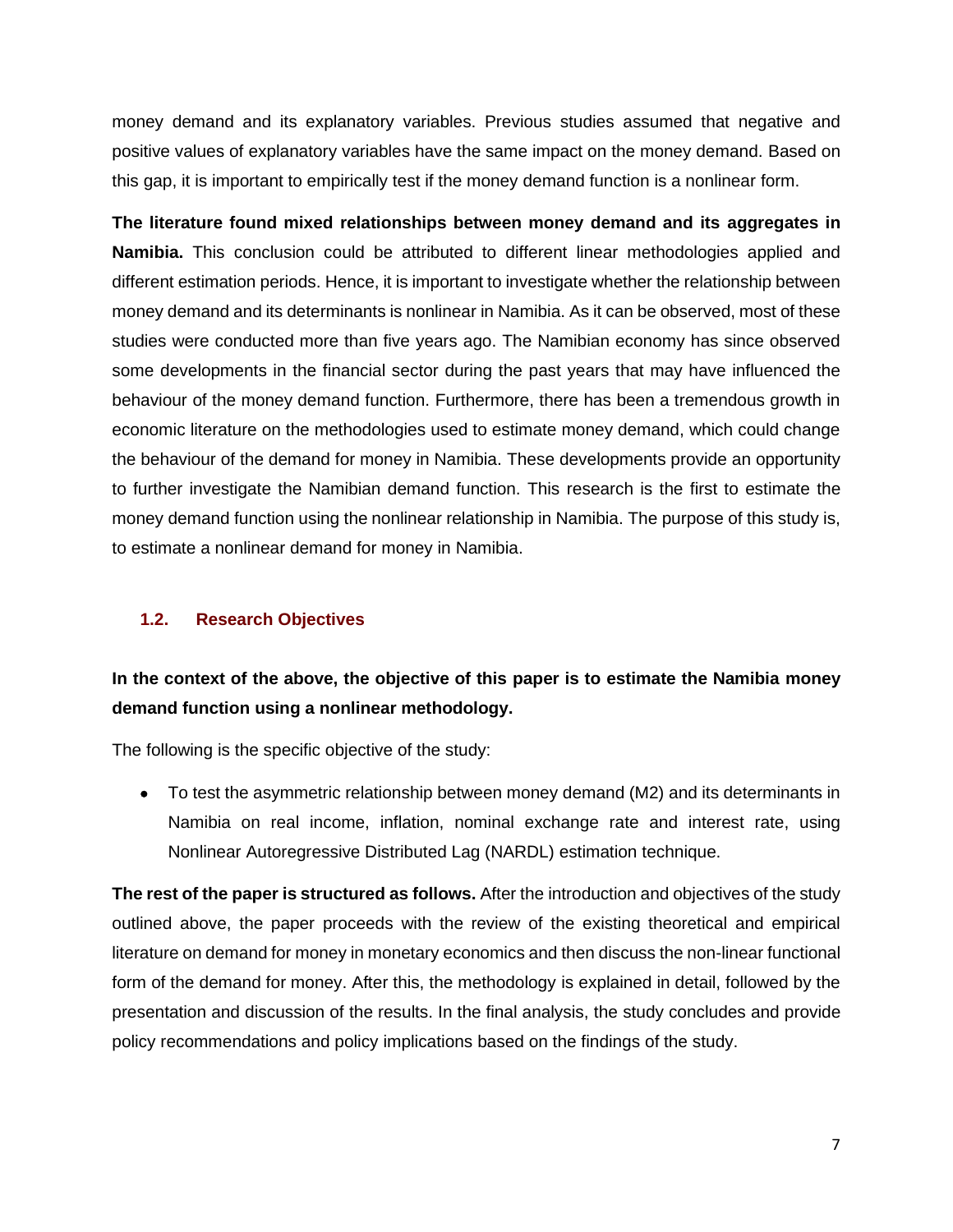# <span id="page-7-0"></span>**2. Review of Literature**

# <span id="page-7-1"></span>**2.1. Theoretical Literature**

# **Traditional Theories of Demand for Money**

**A range of theories exist explaining how the demand for money works in the real economy.** Understanding this will assist with assessing the possible implications that financial innovation might have on the demand for money and ultimately monetary policy. Below are some of the theoretical literature as explained in Mbazima-Lando and Manuel (2020).

*Classical theorists* **argued that demand for money is mainly dependent on the volume of transactions in the economy and this was reflected in Fishers quantity theory of money.** According to Tillers (2004), the theory assumes that velocity of money depends on the quantity of money in circulation and nominal income of the economy. As a result, if the velocity of money is constant in the short run, the quantity of money depends on nominal income only. This is expressed as;

 $V = \frac{P \cdot Y}{M}$ ……………… (1)

Where;  $M$  is the quantity of money;  $P$  is the price level;  $Y$  is the output Assuming that velocity is constant, the function of the demand for money is specified as;

$$
M^d = k \cdot P \cdot Y \dots \dots \dots \dots \dots \tag{2}
$$

In the final analysis, the Fisher theory rejects the dependence of the demand for money on interest rates.

*Friedmann's modern quantity theory of money* **rests on the concept that demand for monetary assets is based on various forms of wealth, tastes and preferences of asset holders and permanent income.** Interest rates were deemed to have an insignificant impact on the demand for money. Friedman's demand for money function is specified as;

$$
\frac{M^{d}}{P} = f(Y_{p}, r_{b} - r_{m}, r_{e} - r_{m}, \pi^{e} - r_{m}) \dots \dots \dots \dots \tag{3}
$$

Where  $Y_p$  is the permanent income,  $r_m$  is the expected return on monetary assets,  $r_b$  is the expected return on bonds;  $r_e$  is the expected return on shares,  $\pi^e$  is the expected inflation.

**The** *Keynesian theorists* **emphasise the importance of interest rates in determining the demand for money and advocate that individuals to hold money for transaction,**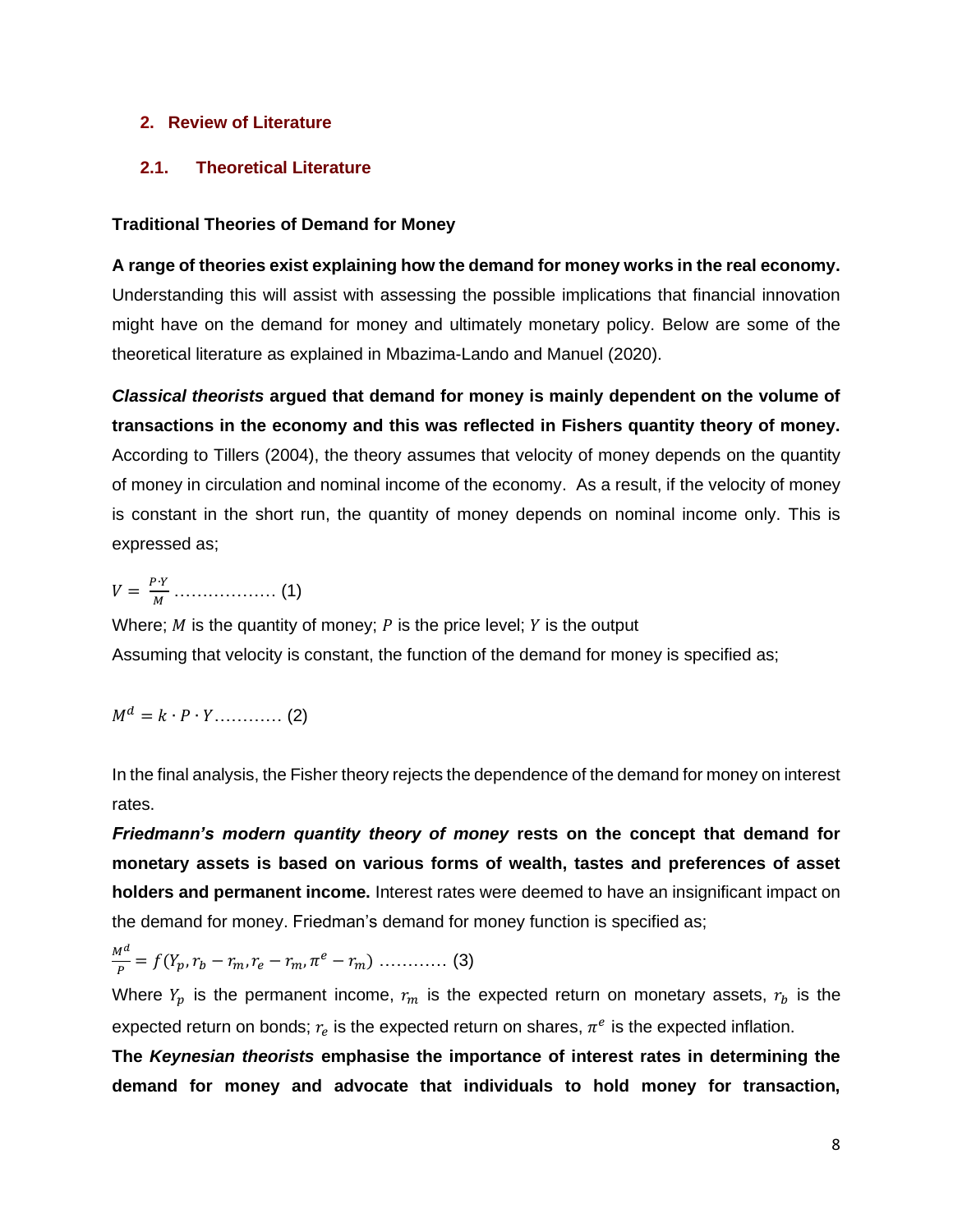**precautionary and speculative motives**. Laidler (cited in Shidhika, 2015) suggested that both transaction and precautionary motives depend on the level of income, whereas the speculative motive for holding money arises from the desire to maximise wealth and it depends on interest rates. The Keynesians specify the demand for money as:

= + ()………………(4)

Where;  $M^d$  is demand for money,  $kY$  is the transaction and precautionary motive which depends on the level of income  $(Y)$ ;  $L(r)$  is the speculative motive which depends on interest rate.

**Post-Keynesian theorists, such as the Baumol-Tobin model, view money as a medium of exchange which proves that the demand for money is dependent on the interest rate (Gonda, 2003).** As stipulated in Shidhika's 2015 study, the theoretical model assumes that individuals hold money or bonds due to the uncertainty of interest rate. In addition, the Baumol-Tobin theory highlights that an increase in income will lead to larger investments in bonds enabling the investors to enjoy the benefits of economies of scale (Shidhika, 2015). Moreover, the theory deems the transactions component of the money demand for money to be negatively related to the level of interest rates (Gonda, 2003).

# <span id="page-8-0"></span>**2.2. Empirical Literature on International Case Studies**

**There is extensive literature on the estimation of money demand functions in both developed and developing economies**. The results and conclusions from literature mostly point to a long run relationship between real money demand and its aggregates. The signs and conclusion of stability however vary depending on a number of factors, such as data frequency, the estimation methodology and the level of development in the economy (Dritsakis 2011).

**A long run relationship exists between demand for money and real income, the inflation rate and nominal exchange rate in Hungary**. In his study, Dritsakis (2011) examined the demand for money in Hungary, using the Autoregressive Distributed Lag (ARDL) cointegration method for a monthly period from 1995 to 2010. The results based on the bounds testing procedure confirmed that a stable long run relationship exist between demand for money and its determinants: real income, the inflation rate and nominal exchange rate in Hungary. Further, it was found that the real income elasticity coefficient was positive while the inflation rate elasticity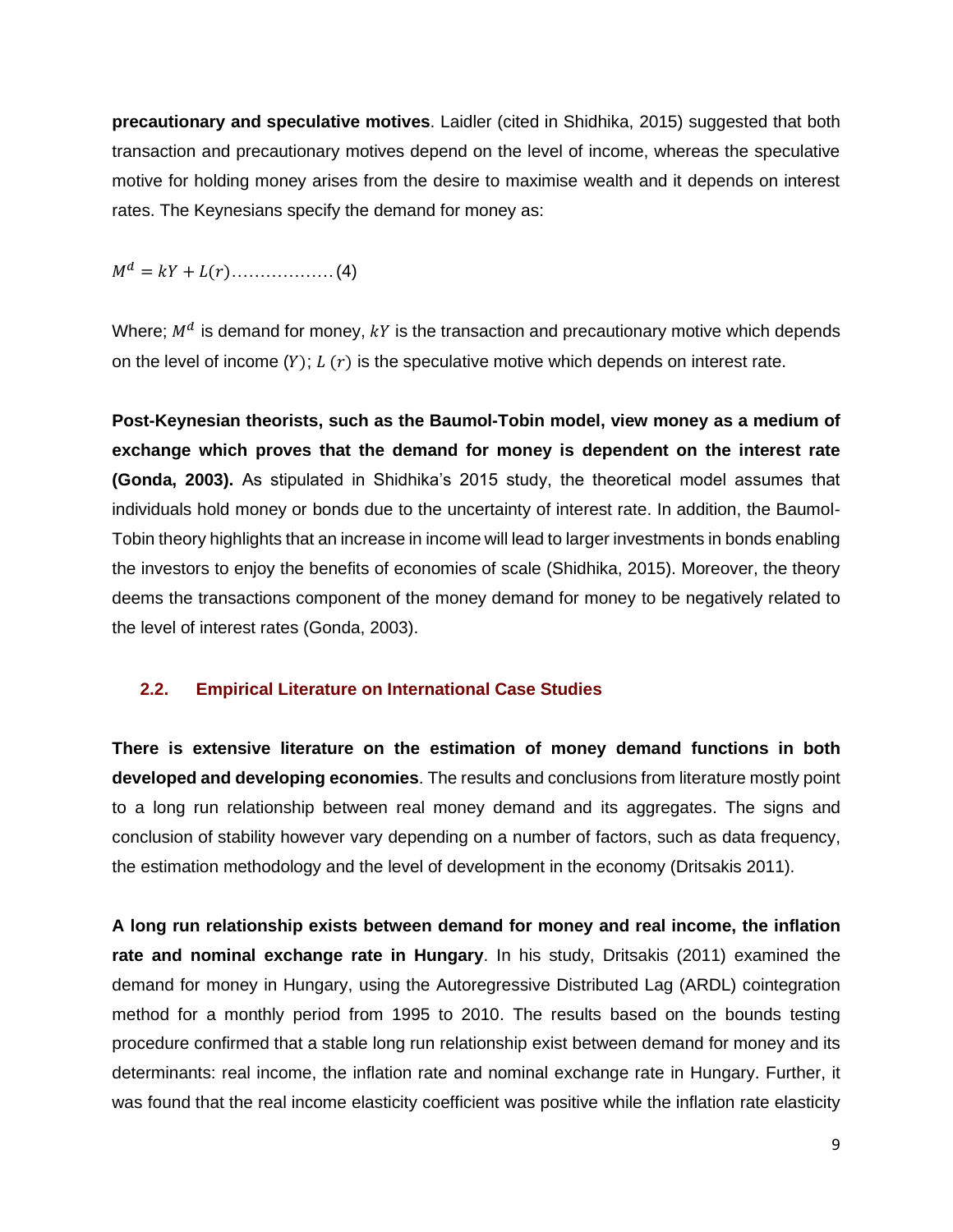and nominal exchange rate were negative. Using CUSUM and CUSUMS square tests, the study revealed that the money demand function was stable over the study period.

**A long- and short run relationship also exist between M2 and interest rate as well as GDP, in Turkey**. Özçalik (2014) also examined the long run and short run dynamics of money demand with effective exchange rate, weighted interest rate of one-month term deposits and quarterly seasonally adjusted gross domestic product in Turkey. Using quarterly data between 1995Q4- 2013Q3 and the ARDL approach, the study estimated the link between M2 monetary aggregate and its macroeconomics factors. The study found a long run and short run relationship between M2 and interest rate as well as GDP. Furthermore, although the CUSUM and CUSUM square tests indicated that the money demand function was stable in the first test, it was however not stable in the second test for both long run and short run.

**Similarly, Dogru and Recepoglu (2013) found long run relationship in Turkey.** The study examined the long run and short run dynamics between money demand dynamic and real GDP and nominal interest rates in Turkey. The study was based on the Keynesian liquidity preference theory of money demand using Dynamic OLS (DOLS) and Fully modified OLS (FMOLS) methods for the time period 1980-2012. The empirical results of the study showed that there is a long run relationship between inflation, exchange rates and money demand in Turkey. The study concluded that, real money demand in Turkey is positively related with income and negatively related with nominal interest rates.

**Iftekhar, Mamoon and Hassan (2016) investigated the determinants of the money demand function in Pakistan.** Their study used the interest rate, GDP per capita, exchange rate, and fiscal deficit, urban and rural population to estimate the money demand function in Pakistan. The study covered a period from 1972-2013 and applying ARDL Bound test approach in order to test the long run relationship. The results showed that the real interest rate had a significant and negative effect upon money demand in both the long run and short run. The results also indicated that exchange rate and rural population were significant but had a negative effect on the demand for money.

**GDP per capita, interest rate, exchange rate and inflation rate were found to be the main determinants of the money demand function in the five ASEAN countries.** Umaru and Yusuf (2018) investigated the determinants of the money demand function for five ASEAN countries (ASEAN-5) over the period 1987-2014. They used variables such as GDP per capita, interest rate, exchange rate, inflation rate and stock price index as independent variables, while money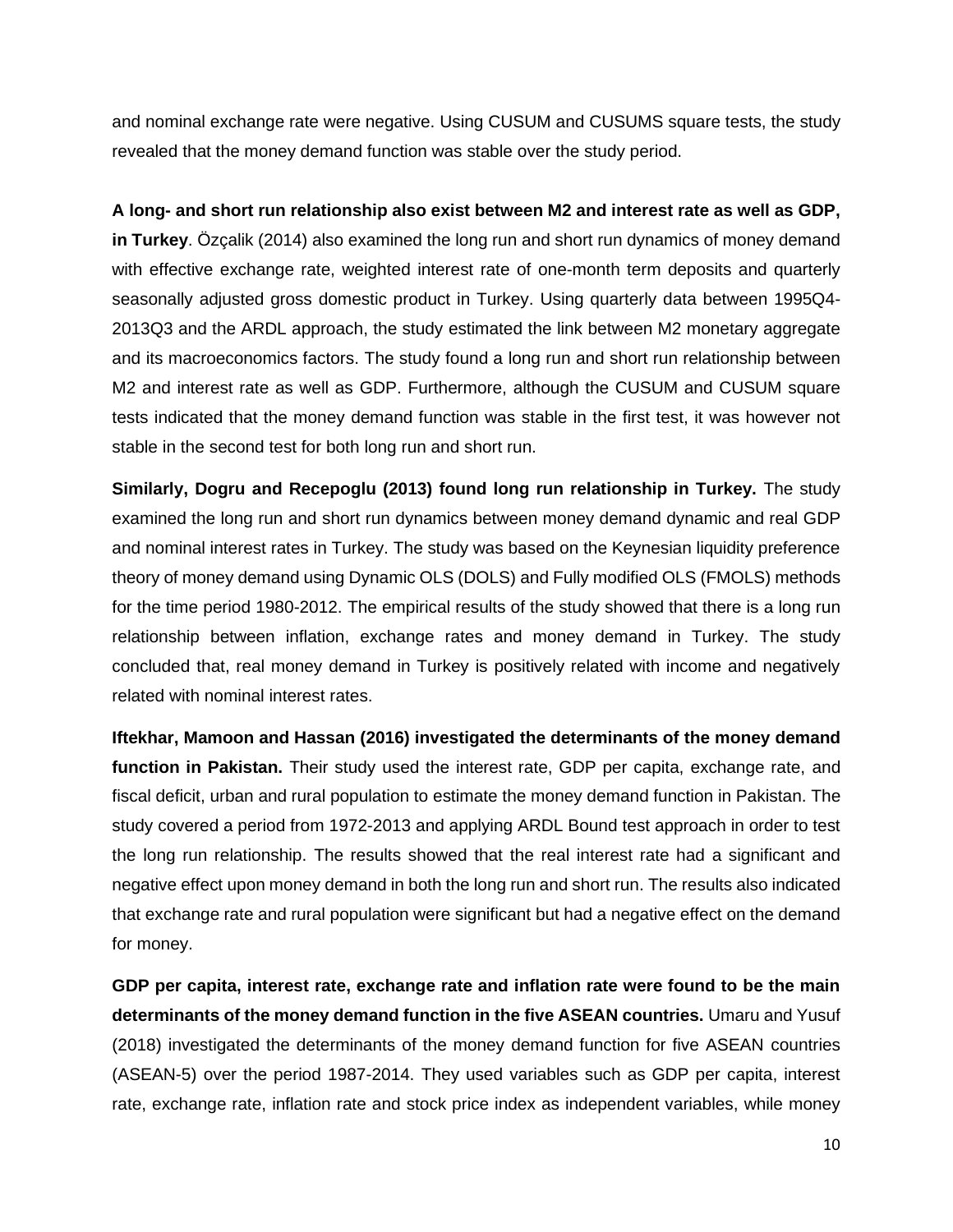demand was the dependent variable. Using panel data models such as the Pooled OLS model, Fixed Effect Model (FEM), and Random Effect Model, the results in their study concluded that all the variables except stock price index were determinants of the money demand function in the ASEAN-5. The findings also showed a stable money demand function.

**In Indonesia, cointegration was also found between real M2 and real income and interest rate.** Achsani (2010) tested the stability of money demand using monthly data for the period of 1995 to 2009 and an ARDL model for Indonesia. The findings in this study indicate that the demand for the real money aggregate is cointegrated with real income and the interest rate. The real income had a positive relationship with real money demand, both in the long- and short run. On the other hand, the interest rate had a negative impact on M2 in the short run, and a statistically insignificant relationship in the long run.

**Similarly, cointegration and stability was also found in Nepal between real M2, real income and the interest rate.** Bhatta (n.d) examined the long run stability of money demand function in Nepal, using an ARDL cointegration method with annual data ranging from 1975 to 2009. The study found that there exists a long run cointegration between money demand, interest rate and real GDP. The CUSUM and CUSUM square (CUSUMSQ) both revealed that both the long run and short run money demand functions were stable.

**The appreciation and depreciation of the Rupee was found to have an asymmetric effect on the demand for money in India both in the short- and long run**. Haider, Ganaie and Kamaiah (2017) explored the asymmetric relationship between money demand and the exchange rate in India using data for the period April 2004 to November 2015. For money demand, both narrow (M1) as well as broad (M3) monetary aggregates were used. The study employed a linear ARDL and discovered that the appreciation and depreciation of the Rupee has an asymmetric effect on the demand for money in India both in the long run and short run. The results showed that the coefficient of the positive partial sum (Ln EX+) which represents a Rupee appreciation was significant and negative, while for the negative partial sum (LnEX-) the coefficient was positive and significant. They concluded that exchange rate movement affects demand for money through the wealth effect not through the mechanism of changes in expectations.

**Ho and Saadaoui (2019) investigated the determinants of money demand in Vietnam by using both linear and nonlinear autoregressive distributed lag models (i.e., ARDL and NARDL models).** Over the period 2003Q3 to 2018Q1, the results showed that the substitution effect always dominates the wealth effect in both the short- and the long run. Facing a nominal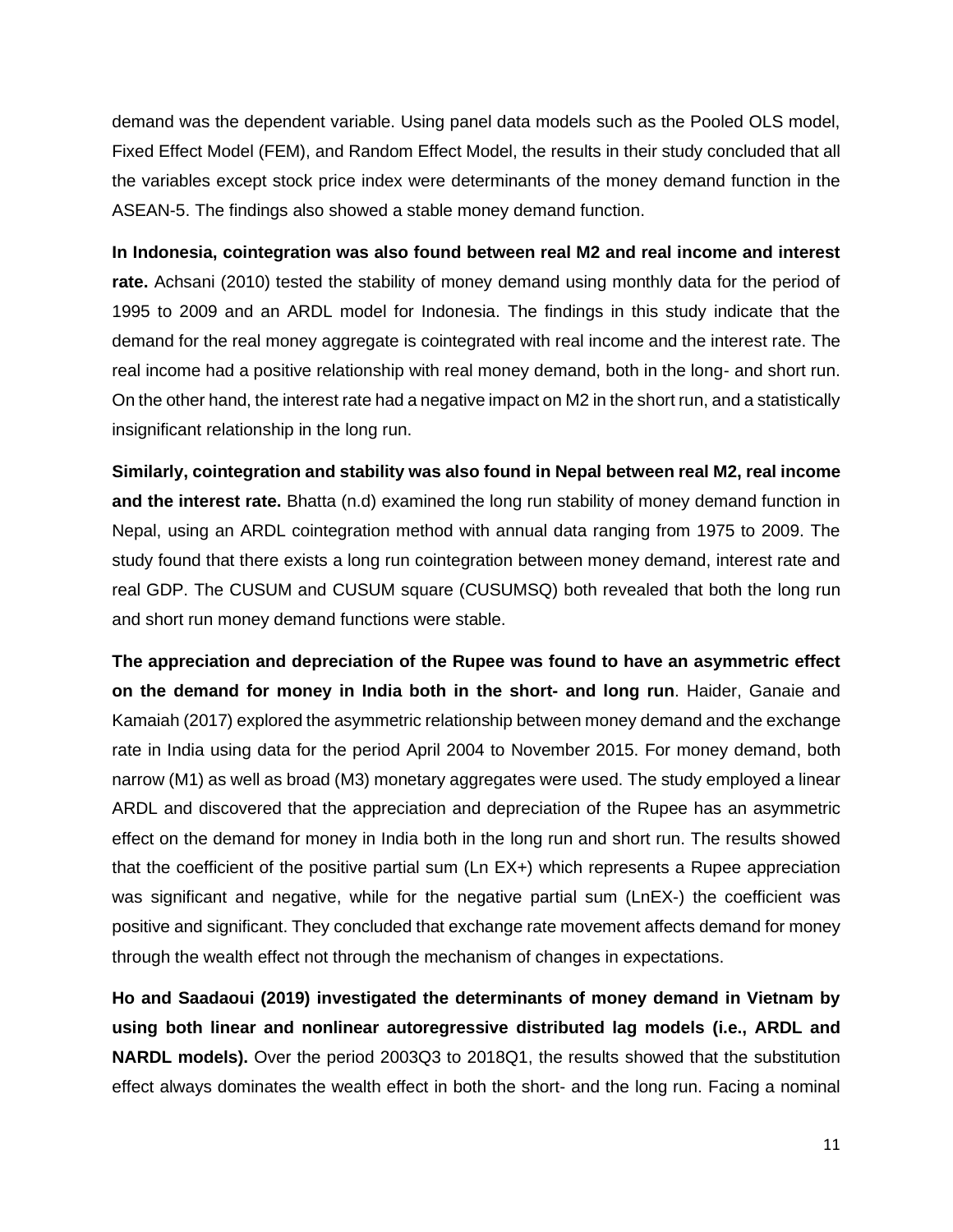depreciation, domestic residents will acquire and hold more foreign currency to protect themselves from adverse exchange rate variations. Thus, the domestic money demand decreases. These results are consistent with symmetry tests and concluded that asymmetries occur mainly in the short run and are transmitted to the long run.

**The Dollar appreciation and depreciation were determined to have an asymmetric effect on the demand for money in Iran**. Bahmani-Oskooee and Bahman (2015) examined the nonlinear ARDL approach and the demand for money in Iran. The study appealed that the failure to find a significant relationship between the exchange rate and the demand for money could stem from assuming a linear dynamic adjustment process of variables toward their long run equilibrium variables. The study then introduced nonlinearity into the adjustment mechanism of the methodology and found that currency appreciation/depreciation of the Dollar did have an asymmetric effect on the demand for money in Iran.

**In the United States (US) it was found that the coefficient of the nominal interest rate obtained using NCLS estimates were larger in absolute value than estimates from the conventional linear cointegration methods.** With regard to the issue of non-linear methodology, Bae and de Jong (2007) investigated two different functional forms for the US using linear and nonlinear cointegration methods. It was believed that different functional forms have different implications on the effectiveness of the traditional monetary policy, hence the choice of the functional form is an important issue. The findings indicated that the nonlinear cointegration Least Squares (NCLS) estimates of the nominal interest rate coefficient were larger in absolute value than estimates from the conventional linear cointegration methods. This meant that in the long run, the US money demand function was more elastic in terms of the nominal interest rate than previously assumed. Secondly, the result also showed that the NCLS estimation method avoids a possible misspecification problem that may have existed in the previous literature where both linear and logarithm specifications were estimated by the conventional linear cointegration method. It was also found that the out-of-sample prediction performance for NCLS technique was superior to that of conventional linear estimation techniques.

# <span id="page-11-0"></span>**2.3. Empirical Literature on Countries under a Fixed Peg Exchange Rate Regime**

**The demand for money in Saudi Arabia, increases with both an appreciation and depreciation of the exchange rate in the long run.** In their research study, Mahmood and Alkhateeb (2018) investigated the asymmetrical effects of real exchange rate on the demand for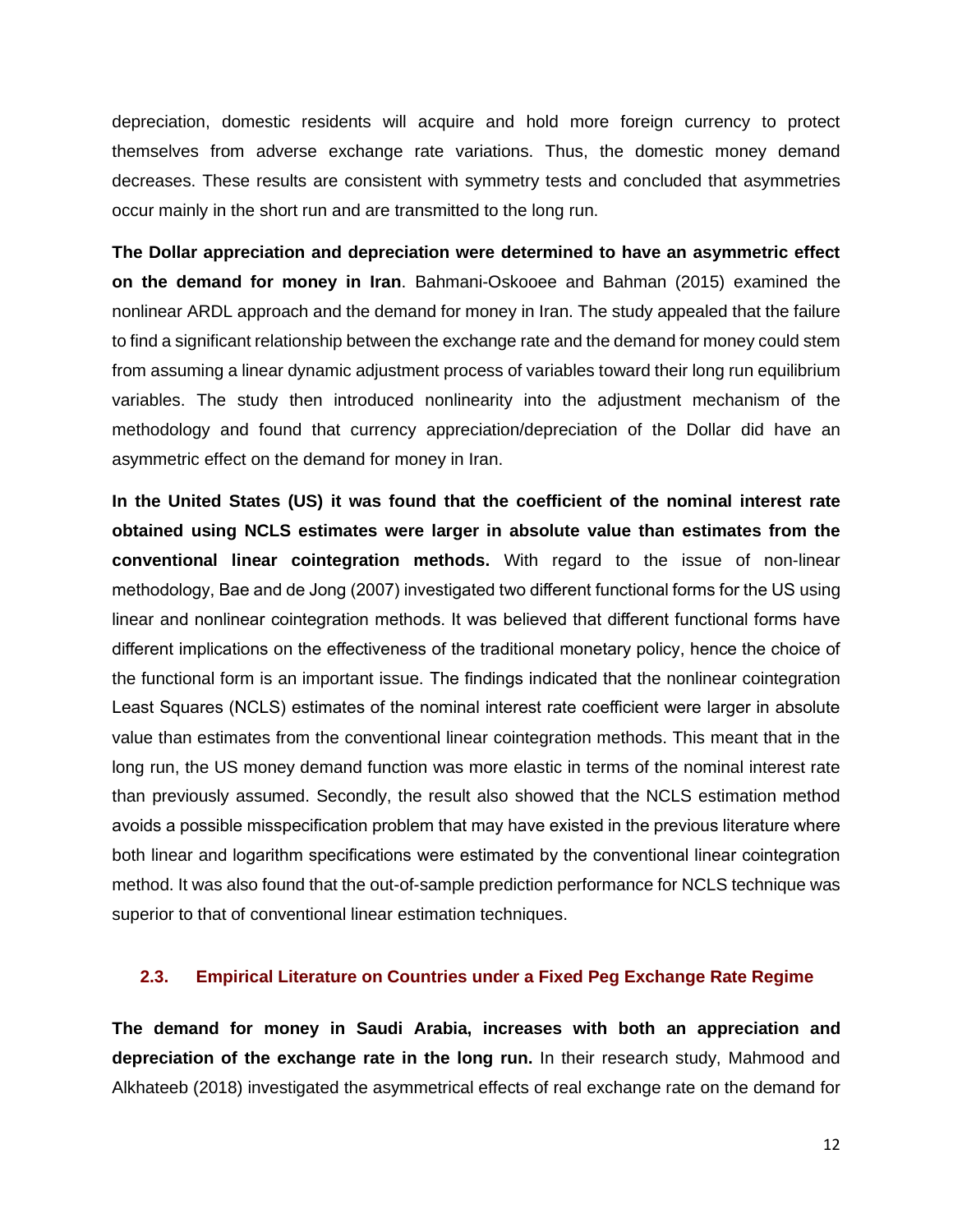money in Saudi Arabia, a country under a fixed exchange regime to the US Dollar. The study applied a non-linear ARDL approach using annual data for a period 1968–2016. Empirical findings revealed that income and inflation had a positive and negative effects on money demand, respectively. A real appreciation of US dollar had a positive effect, while a real depreciation had a negative effect on the demand for money in Saudi Arabia. Consequently, the demand for money in the Saudi Arabian Riyal (SAR) was found to increase with both a real appreciation and real depreciation of US dollar in the long run. The study also found a stable money demand function with the theoretically expected effects of its determinants. As a result of these findings, the study recommended the use of money supply as a monetary policy instrument in Saudi Arabia. Moreover, since a higher demand for money was found to be a symbol of a higher economic activities in the country, it was advised that inflation should be controlled as it proved to have a negative effect on the demand for money in Saudi Arabia. In addition, since that demand for the SAR increased with both an exchange rate appreciation and depreciation in the long run, then the supply of SAR would have to be increased to meet the higher demand with any change in the real exchange rate. It was further recommended that, the estimated elasticities/coefficients of non-linear ARDL may be used by monetary authorities to supply the right amount of SAR for any movement of income, inflation, and real exchange rate.

**Stability of the money demand function in Cameroon served as a useful guide for the conduct of monetary policy.** Cameroon is a small open economy operating under a fixed exchange rate with the Euro and is one of the six Central African Franc (CFA) member states. The country has a high degree of international capital mobility with France. This is synonymous to Namibia which is part of the Common Monetary Area (CMA) and is pegged to the South African Rand. Knowledge about the money demand function in Cameroon was crucial to the effectiveness of monetary policy conducted at the regional level by the Banque Centrale des Etats de I' Afrique Centrale (BEAC). The accurate calibration of both long run and dynamic effects of various rates of return on the demand for money would allow inferences about the macroeconomic implications of financial liberalisation and the adoption of indirect monetary policy instruments by the BEAC. To the study's knowledge there is only one study on money demand in Cameroon, this is by Nachega (2001). The study applied a system cointegration analysis and derived an errorcorrection model to examine the behavior of the demand for broad money in Cameroon over the period 1963 to 1994. Variables used in the model were prices, income, and a vector of rates of return. The study identified three steady state relationships, a stable money demand function, an excess aggregate demand relationship, and the uncovered interest rate relationship under fixed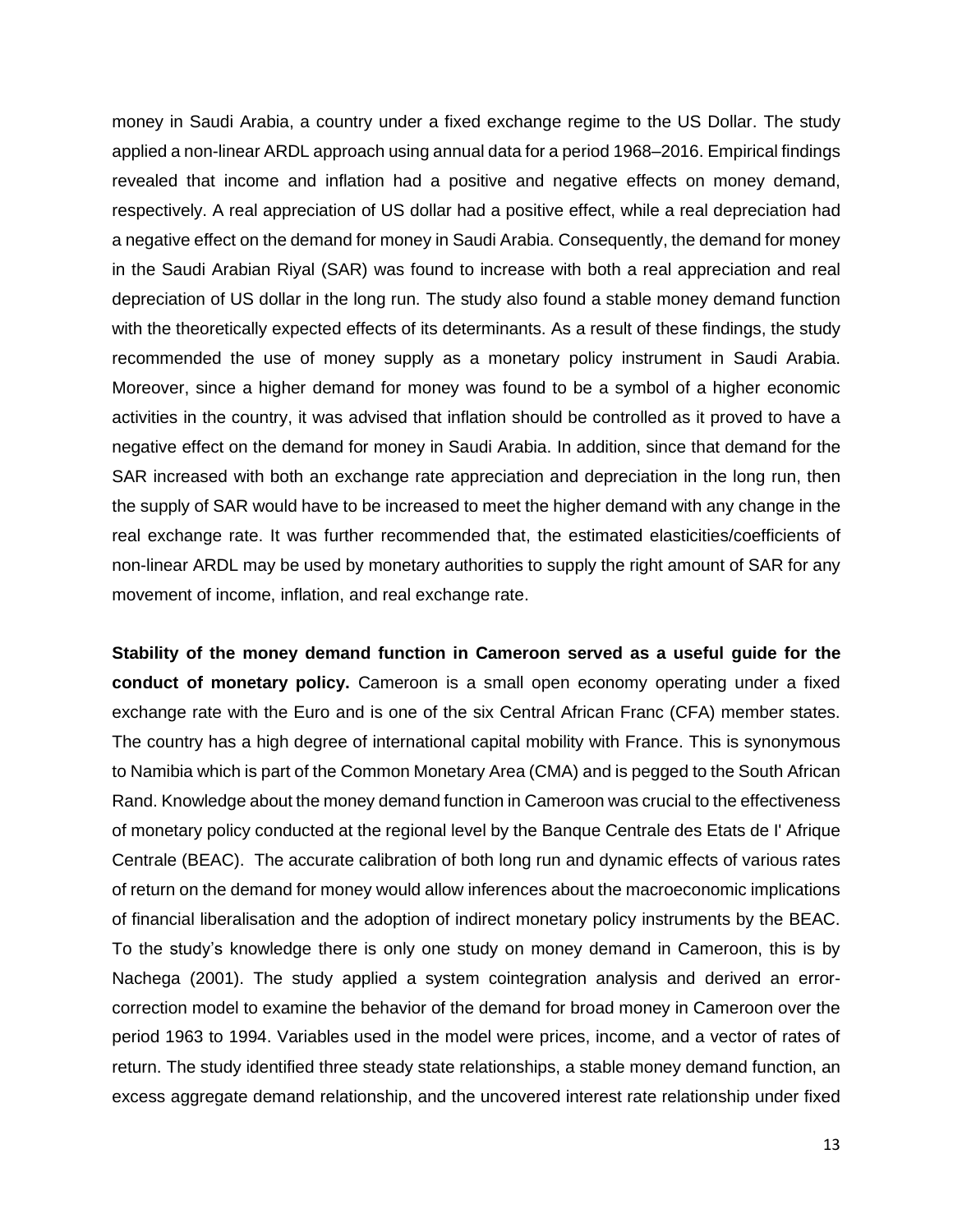exchange rates with perfect capital mobility. Since Cameroon was under the fixed peg with France, the study further found an empirical support of PPP and the international Fisher parity between Cameroon and France. Furthermore, the stability of the short run dynamics of the broad money demand function was confirmed. The study concluded that the stability of the money demand function in Cameroon served as a useful guide for the conduct of monetary policy by the BEAC. With both inflation and interest rates imported from France, the targeted level of regional international reserves could be achieved by appropriately controlling BEAC's domestic credit.

**A stable long run relationship between M2, real GDP, CPI, real interest rate spread, and real exchange rate was found in Lesotho.** Damane, Sekantsi and Molapo (2018) tested the stability of the money demand function in Lesotho, using the autoregressive distributed lag (ARDL) bounds testing and error correction model (ECM) cointegration approach. Their study used annual data which covered a period from 1980 to 2015, using variables such as M2, real gross domestic product (GDP), Consumer Price Index (CPI), the real interest rate spread and real exchange rate. The study found strong evidence of a stable long run relationship between M2, real GDP, CPI, real interest rate spread and real exchange rate. In the long run, real GDP and real exchange rate were positively related to demand for real broad money balances, while CPI and the real interest rate spread negatively affected the demand for real broad money balances in Lesotho. Moreover, the short run findings also showed that real GDP and the inflation positively and negatively affect the demand for real broad money balances in Lesotho, respectively. The income elasticity of real money demand was greater than unity in the long run while it is close to unity in the short run. According to the study, the implication of these findings could be a heightened demand for foreign interest earning assets in the long run due to a lack of suitable alternative domestic financial assets. Government action to promote an increase in the availability of alternative domestic assets was encouraged.

**The money demand function in some selected SADC members states varied.** Asongu, Folarin and Biekpe (2019), investigated the demand for money in the proposed Southern African Monetary Union. The study used annual data for the period 1981 to 2015 from ten countries making-up part of the 16 Southern African Development Community (SADC) economies. Among these, Swaziland (Eswathini) and Lesotho who are part of the fixed peg arrangement under the CMA. The study applied the bounds test and error-correction co-integration methodology to estimate the money demand functions of these countries. The existence of a long run relationship between money demand and its determinants in six of the ten countries, including Swaziland and Lesotho was established. The results showed that in the short run, a change in inflation rate has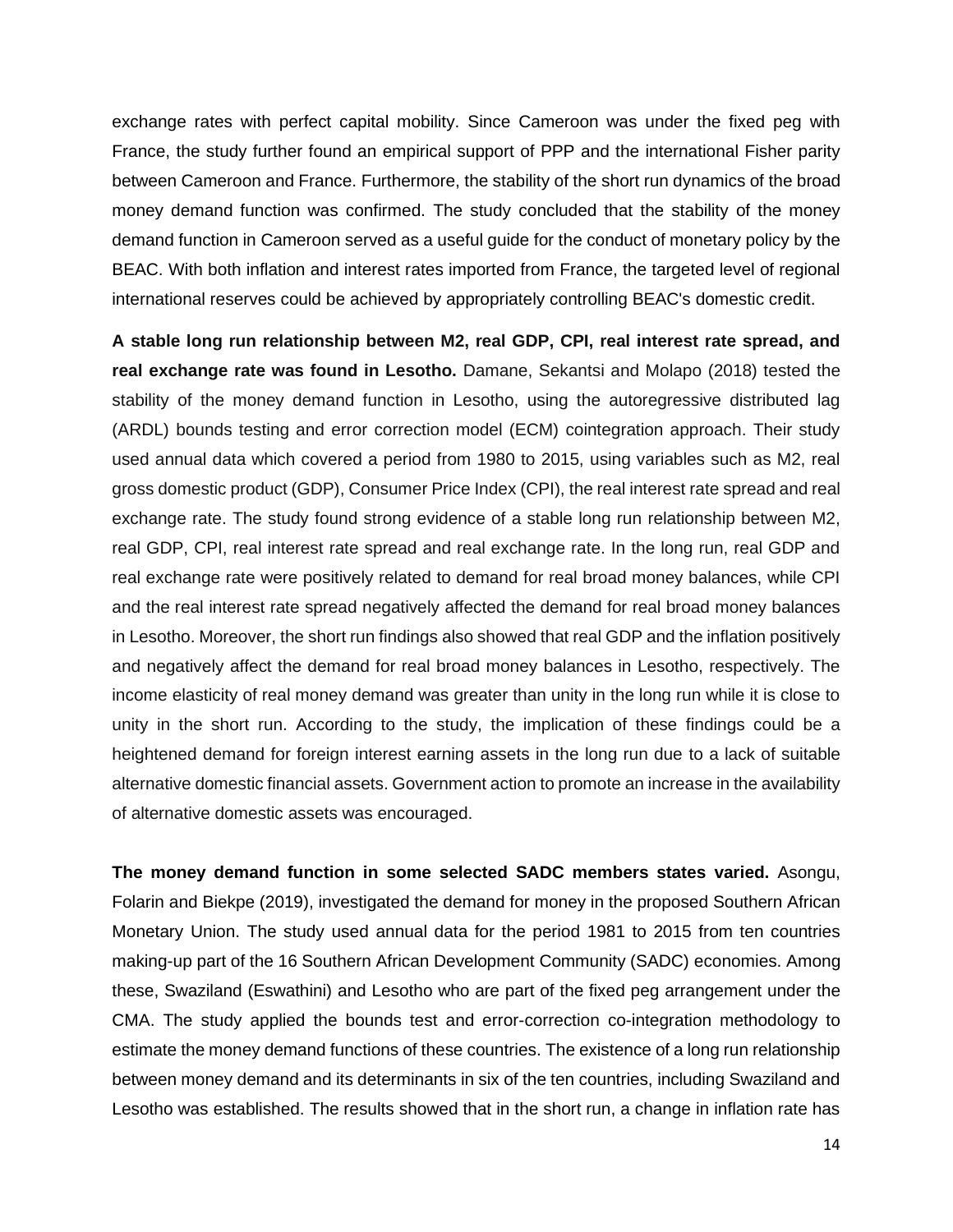a significant negative effect on money demand in Botswana, Lesotho, Malawi, Seychelles and Swaziland. The results from the investigation produced mixed results across countries regarding the stability of the money demand function. The use of monetary aggregates as monetary policy instruments could only be effective when money demand is stable. The study concluded that, the instability of money demand in some countries and the lack of long run cointegration of money demand for South Africa, which is the biggest economy in the region, could undermine the effectiveness of monetary policy in the proposed union.

**Mixed findings were observed between M2 and its determinants in the long run in Namibia**.

Ikhide and Katjomuise (1999) estimated the money demand function by employing a cointegration and error correction methodology using quarterly data for the period 1990 to 1998. In their final analysis, their study concluded that M2, income and interest rates had stable relationships. Similarly, Mabuku (2009), investigated the stability of money demand in Namibia using quarterly time series data from 1993 to 2006 and found that both M1 and M2 had stable long run relationships between income, interest rate, CPI and exchange rate. On the contrary, Sheefeni (2016) also examined the demand for money in Namibia by applying the ARDL methodology using quarterly data for the period 2000Q1 to 2012Q4. The study found that there is no long run relationship over the study period among the variables. Shidhika (2015) applied a VAR methodology and using data from 2000Q1 to 2013Q4 to study the effect of financial innovation on the demand for money. The results found a long run relationship between money demand and its explanatory variables. Moreover, Shidhika (2015) confirmed the stability of money demand in Namibia.

**Most of the literature consulted on Namibia investigated the money demand function by applying a linear methodology.** None of the literature in Namibia has applied the nonlinear methodology to model the money demand function in Namibia. Based on the above, it is important to test the money demand function using nonlinear methodology.

# <span id="page-14-0"></span>**3. Methodology**

# <span id="page-14-1"></span>**3.1. Empirical model**

The general theoretical money demand function includes variables such as the real money balance, real income, interest rate and exchange rate as well as inflation in some instances.

The money demand function is formulated as follows: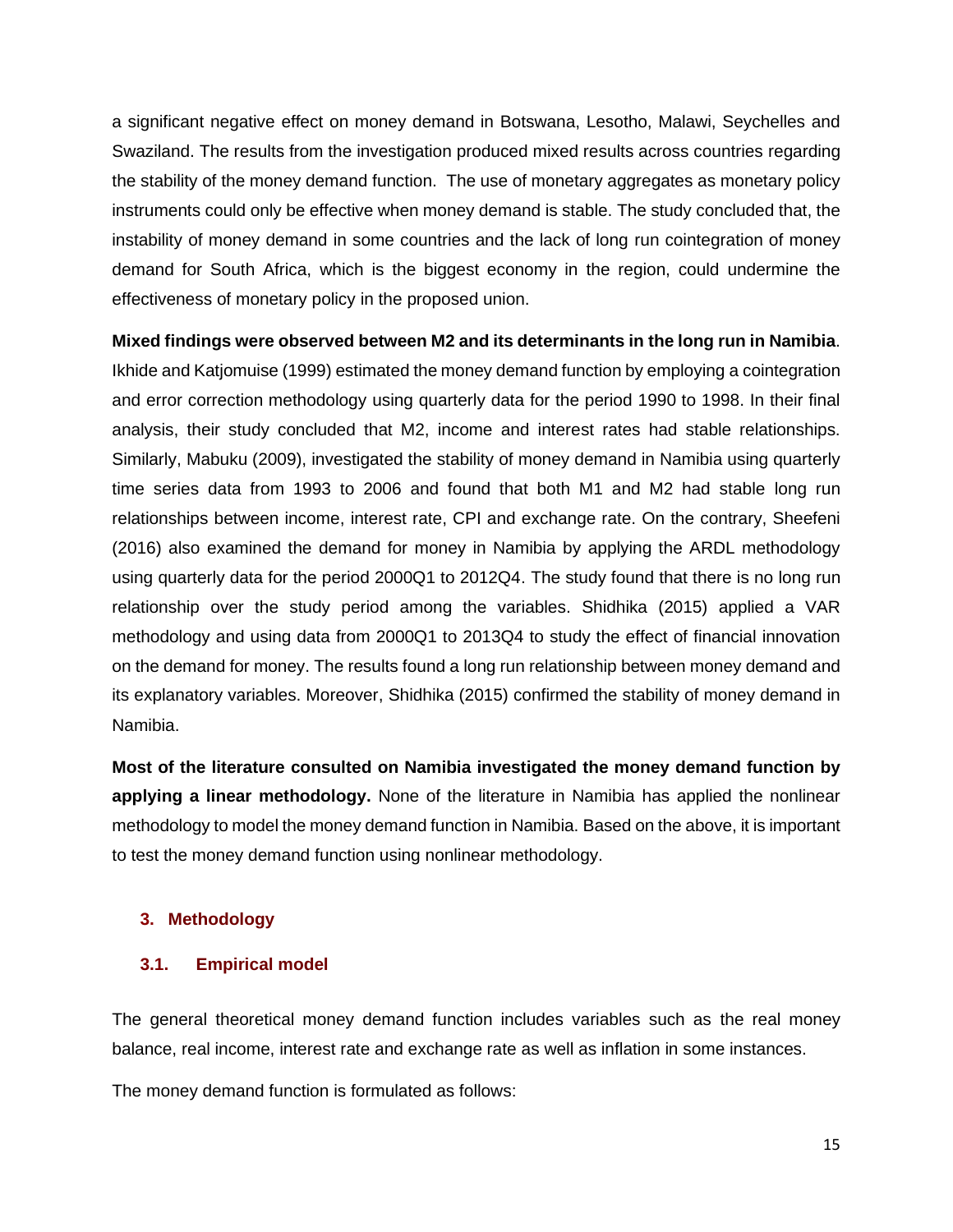$$
M2_t = \beta_0 + \beta_1 cpi_t + \beta_2 y_t + \beta_3 r_t + \beta_4 ext_t + \varepsilon_t \dots \tag{5}
$$

Where  $M2_t$  is the real monetary balance,  $y_t$  is a measure of the real income variable (GDP),  $r_t$  is the nominal interest rate,  $ext_t$  is real effective exchange rate,  $cpi_t$  inflation and  $\varepsilon_t$  is an error term.

Taking a natural log of equation 5, the money demand function is then re-written as:

$$
ln M2_t = \beta_0 + \beta_1 ln cpi_t + \beta_2 ln y_t + \beta_3 r_t + \beta_4 ext_t + \varepsilon_t \dots \dots \tag{6}
$$

Theoretically, it is expected that the real income coefficient has a positive effect on real money demand whereas for interest rate and inflation it has a negative effect. According to Haider *et al* (2017), the sign of the coefficient of the exchange rate is ambiguous as it may be positive or negative depending on the wealth effect or the currency substitution effect.

Equation 5 and 6 is a long run model and can be estimated by any method. Ignoring short run dynamics from a long run model could create an instability problem (Laidler, 1993, p. 175) as cited in Haider *et al* (2017). Further, in order to mitigate such a problem equation 6 can be specified to incorporate the short run dynamics such as an error correction model.

#### **Estimation technique**

**This study will use the nonlinear autoregressive distributive lag (NARDL) in order to evaluate the asymmetric effect of explanatory variables on money demand as specified in equation (6).** We therefore employ the NARDL model proposed by Shin *et al*. (2014) under the conditional error correction model as follows:

$$
ln M_t = \beta_0 + \beta_1 ln M 2_{t-1} + \beta_2^+ ln c p i_{t-1}^+ + \beta_3^- ln c p i_{t-1}^- + \beta_4^+ ln y_{t-1}^+ + \beta_5^- ln y_{t-1}^- + \beta_6^+ r_{t-1}^+ + \beta_7^- r_{t-1}^- + \beta_8^+ ln e x t_{t-1}^+ + \beta_9^- ln e x t_{t-1}^- + \varepsilon_t \dots \dots \dots \dots (7)
$$

Equation (7) is re-specified fully in NARDL form in equation (8) as follows:

$$
\Delta lnM2_{t} = \beta_{0} + \sum_{i=1}^{p_{0}} (\beta_{0,i} \cdot \Delta lnM_{t-i}) + \sum_{j=0}^{p_{1}^{+}} (\beta_{1,j}^{+} \Delta lncpi_{t-j}^{+}) + \sum_{j=0}^{p_{1}^{-}} (\beta_{1,j}^{-} \Delta lncpi_{t-j}^{-}) +
$$
\n
$$
\sum_{k=0}^{p_{2}^{+}} (\beta_{2,k}^{+} \Delta lny_{t-k}^{+}) + \sum_{k=0}^{p_{2}^{-}} (\beta_{2,k}^{-} \Delta lny_{t-k}^{-}) + \sum_{l=0}^{p_{3}^{+}} (\beta_{3,k}^{+} \Delta r_{t-l}^{+}) + \sum_{l=0}^{p_{3}^{-}} (\beta_{3,k}^{-} \Delta r_{t-l}^{-}) +
$$
\n
$$
\sum_{m=0}^{p_{4}^{+}} (\beta_{4,m}^{+} \Delta ext_{t-m}^{+}) + \sum_{m=0}^{p_{4}^{-}} (\beta_{4,m}^{-} \Delta ext_{t-m}^{-}) + \gamma_{0} lnM2_{t-1} + \gamma_{1}^{+} lncpi_{t-1}^{+} + \gamma_{2}^{-} lncpi_{t-1}^{-} + \gamma_{3}^{+} lny_{t-1}^{+} +
$$
\n
$$
\gamma_{4}^{-} lny_{t-1}^{-} + \gamma_{5}^{+} r_{t-1}^{+} + \gamma_{6}^{-} r_{t-1}^{-} + \gamma_{7}^{+} lnext_{t-1}^{+} + \gamma_{8}^{-} lnext_{t-1}^{-} + \varepsilon_{t} \dots \dots \dots \dots (8)
$$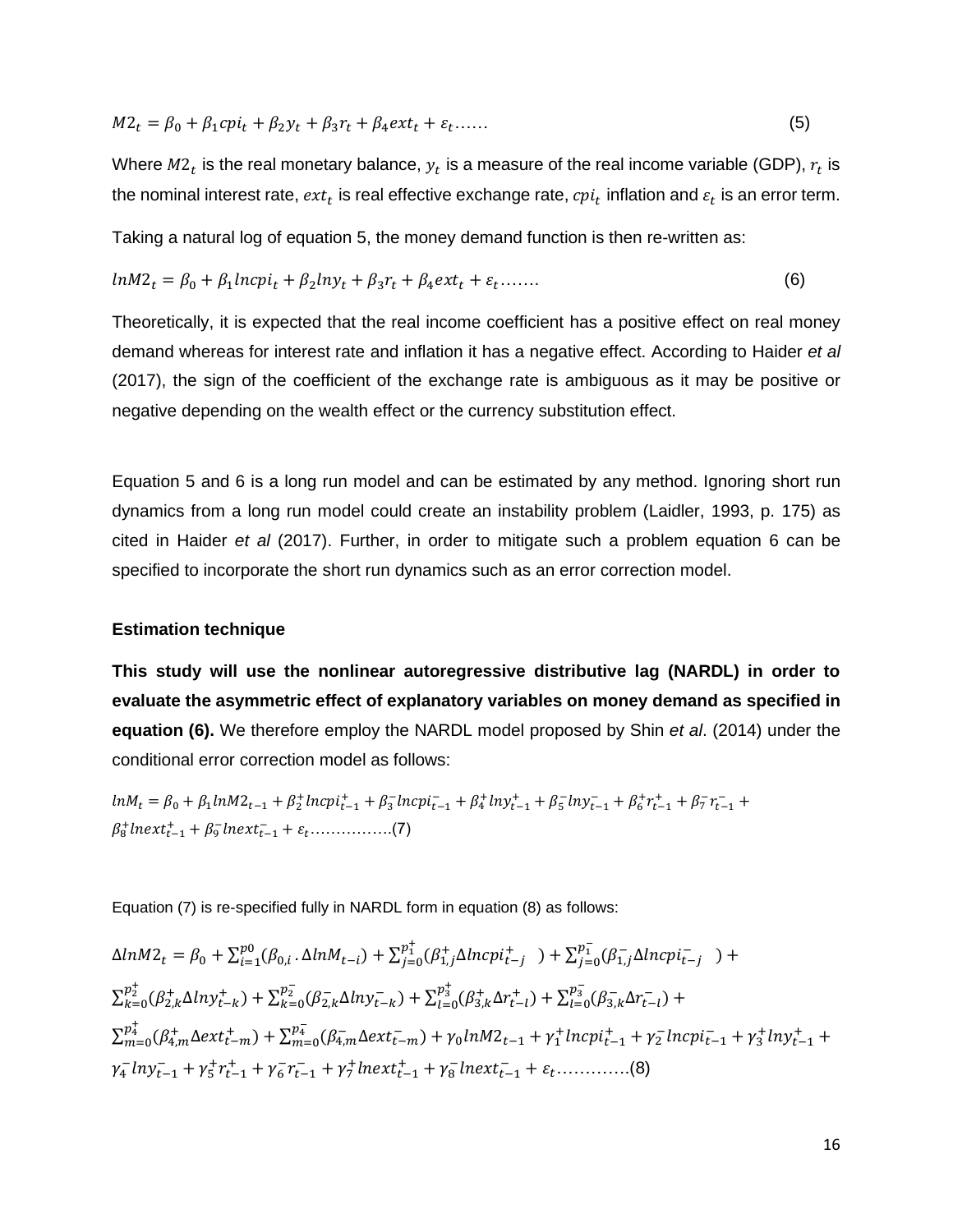Where p is lag order, and the coefficients of the long run are computed as  $\beta_2 = \gamma_1^+/\gamma_0$ ,  $\beta_3 =$  $\gamma_2^-/\gamma_0$ ,  $\beta_4 = \gamma_3^+/\gamma_0$ ,  $\beta_5 = \gamma_4^-/\gamma_0$ ,  $\beta_6 = \gamma_5^+/\gamma_0$ ,  $\beta_7 = \gamma_6^-/\gamma_0$ ,  $\beta_8 = \gamma_7^+/\gamma_0$ ,  $\beta_9 = \gamma_8^-/\gamma_0$ . The "+" and "-"notations of the explanatory variables in equation (8) are the partial sum of positive and negative changes. These are specifically expressed as follows:

$$
lncpt_t^+ = \sum_{i=1}^t \Delta lncpi_t^+ = \sum_{i=1}^t \max (\Delta lncpi_i, 0)
$$
  
\n
$$
lncpi_t^- = \sum_{i=1}^t \Delta lncpi_t^- = \sum_{i=1}^t \min (\Delta lncpi_i, 0)
$$
  
\n
$$
lny_t^+ = \sum_{i=1}^t \Delta lny_t^+ = \sum_{i=1}^t \max (\Delta lny_i, 0)
$$
  
\n
$$
lny_t^- = \sum_{i=1}^t \Delta n y_i^- = \sum_{i=1}^t \min (\Delta lny_i, 0)
$$
  
\n
$$
r_t^+ = \sum_{i=1}^t \Delta r_i^+ = \sum_{i=1}^t \max (\Delta r_i, 0)
$$
  
\n
$$
r_t^- = \sum_{i=1}^t \Delta r_i^- = \sum_{i=1}^t \min (r_i, 0)
$$
  
\n
$$
lnext_t^+ = \sum_{i=1}^t \Delta lnext_t^+ = \sum_{i=1}^t \max (\Delta lnext_i, 0)
$$
  
\n
$$
lnext_t^- = \sum_{i=1}^t \Delta lnext_t^- = \sum_{i=1}^t \min (\Delta lnext_i, 0)
$$

Shin et al (2014) introduced the bounds testing which can be used to test for asymmetric cointegration between the variables. This is similar to the linear autoregressive distributive lag (ARDL) technique.

The null hypothesis is that the relationship is symmetrical if:

$$
\gamma_1 = \gamma_2^+ = \gamma_3^- = \gamma_4^+ = \gamma_5^- = \gamma_6^+ = \gamma_7^- = \gamma_8^+ = \gamma_9^- = 0
$$

The alternative hypothesis states that the relationship is asymmetrical if:

 $\gamma_1 \neq \gamma_2^+ \neq \gamma_3^- \neq \gamma_4^+ \neq \gamma_5^- \neq \gamma_6^+ \neq \gamma_7^- \neq \gamma_8^+ \neq \gamma_9^- \neq 0$ 

The NARDL estimation technique uses the F-statistic and critical values in order to make a conclusion on the hypotheses. If the null hypothesis is rejected, then the relationship between money demand and its explanatory variables is asymmetrical. The diagnostic tests (such as Wald test, LM, cumulative sum of squares) need to be done in order to ensure that the results are robust.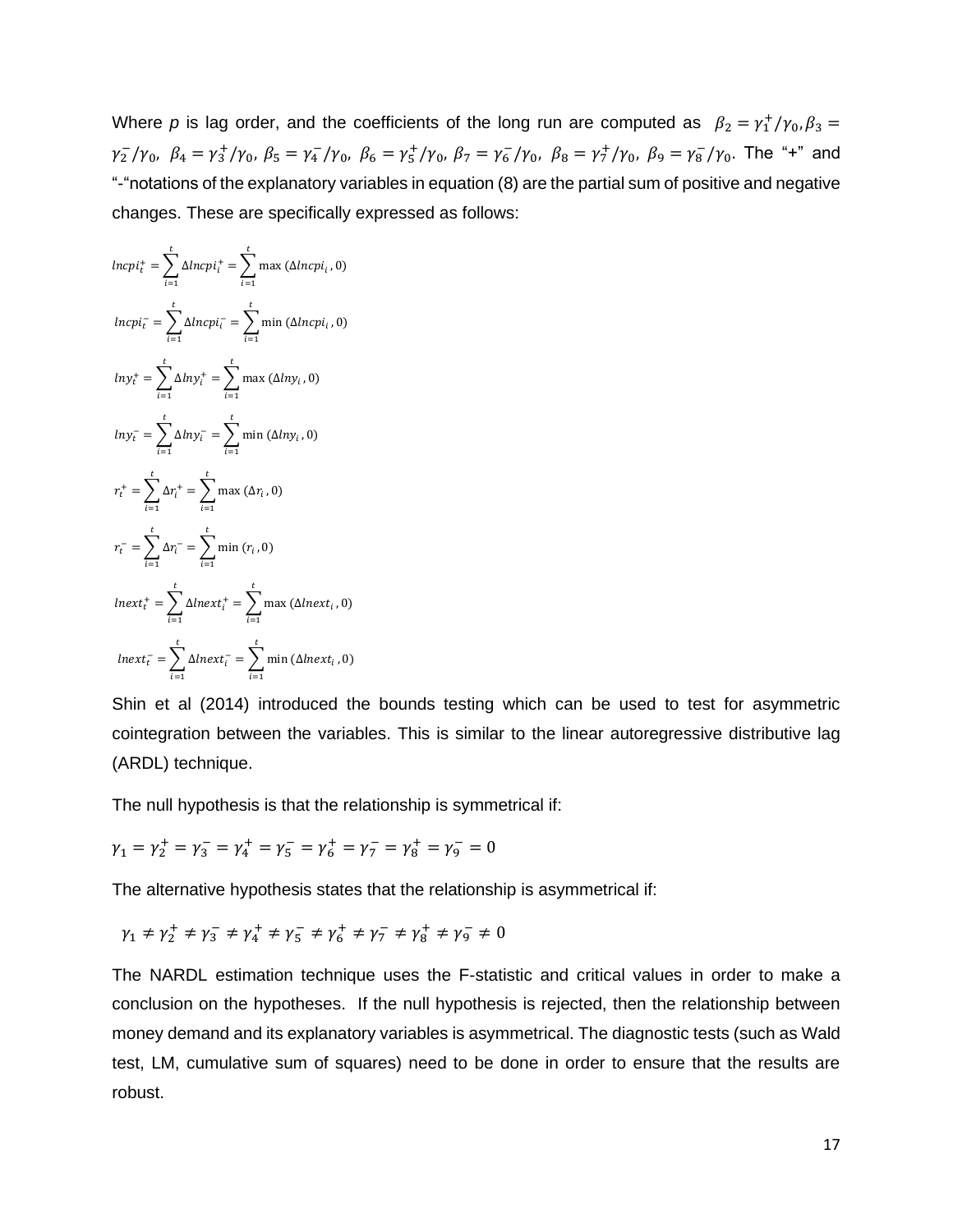# <span id="page-17-0"></span>**3.2. Data**

Quarterly data covering the period 2002Q1 to 2019Q4 is used. The data is sourced from two institutions, mainly the Bank of Namibia (BoN) and Namibia Statistics Agency (NSA). Real income (real GDP) and real money balance (M2) variables are in natural logarithm form. The data used in the estimation are summarised in Table 1.

| Variable             | Variable description                | Source                    |
|----------------------|-------------------------------------|---------------------------|
| У                    | GDP which is a measure of income    | Namibia Statistics Agency |
|                      |                                     |                           |
| M <sub>2</sub>       | Real money balance                  | Bank of Namibia           |
| r (nominal 3 months) | 3 months treasury bill. This is a   | <b>Bank of Namibia</b>    |
|                      | proxy for interest rate.            |                           |
| r (nominal 6 months) | 6 months treasury bill. This is a   | Bank of Namibia           |
|                      | proxy of interest rate              |                           |
| r (real 3 months)    | Real 3 months treasury bills rate.  | Computed by the authors   |
|                      | Computed as nominal 3 months        |                           |
|                      | treasury bills rate minus inflation |                           |
|                      | rate                                |                           |
| r (real 6 months)    | Real 6 months treasury bills rate.  | Computed by the authors   |
|                      | Computed as nominal 6 months        |                           |
|                      | treasury bills rate minus the       |                           |
|                      | inflation rate                      |                           |
| ext                  | Namibia<br>dollar/USA<br>dollar     | <b>Bank of Namibia</b>    |
|                      | exchange rate                       |                           |
| cpi                  | which<br>price<br>index<br>Consumer | Namibia Statistics Agency |
|                      | measures inflation rate             |                           |

# **Table 1. Variable description**

Source: computed by the authors

**The study uses graphs in Figure 1 (a-c) to analyse trends of the exogenous variables in relation to M2 over the period 2002-2019**. Between the period 2001 and 2008 broad money (M2) constituted of M1 which is the (currency in circulation and transferable deposits) and other deposits. In 2009, however the Money Market Unit Trusts (MMUTs) were introduced to form part of the Other Depository Corporations. Namibia's current definition of broad money (M2) includes currency in circulation, transferable deposits, other deposits, and securities issued by commercial banks, other banking institutions and MMUTs held by domestic private-sector parties. Figure 1 shows that on average M2 grew by about 3.5 percent over the entire period of analysis (2002- 2019). However, between 2009Q1 and 2019Q4 M2 grew drastically by 158 percent. The major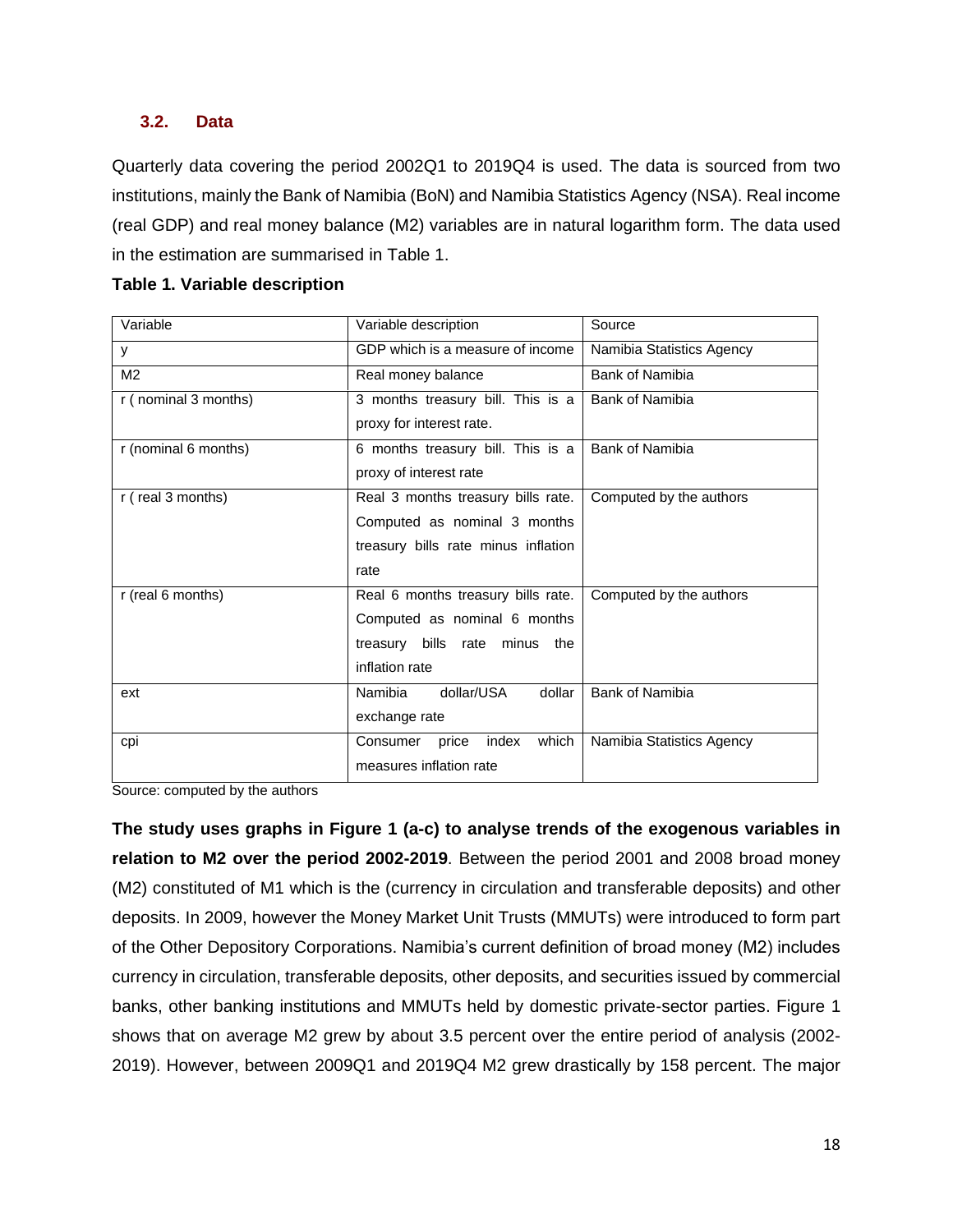increase in growth is mainly due to the inclusion of the MMUTs data which was initially not part of the M2 compilation.

**Growth in M2 tracks the growth rates in interest rate, real GDP and CPI over the period.**  Figure 1 shows the trend movements between M2 and GDP, Treasury bill (TB6) and CPI. The movements between M2 and real GDP which is a representative of real income in this study trends in similar direction. This trend confirms that an increase in the money demand can be a reflection of increases in real GDP or economic activity. Similarly, growth in M2 evidently tracks the growth rate of interest rate (TB6), this also confirms the theoretical claim of the long term relationship between money demand and interest rate. In term of prices, figure 1.c also shows that there is a certain level of interaction between CPI and M2, although the trend is quite mixed on some periods.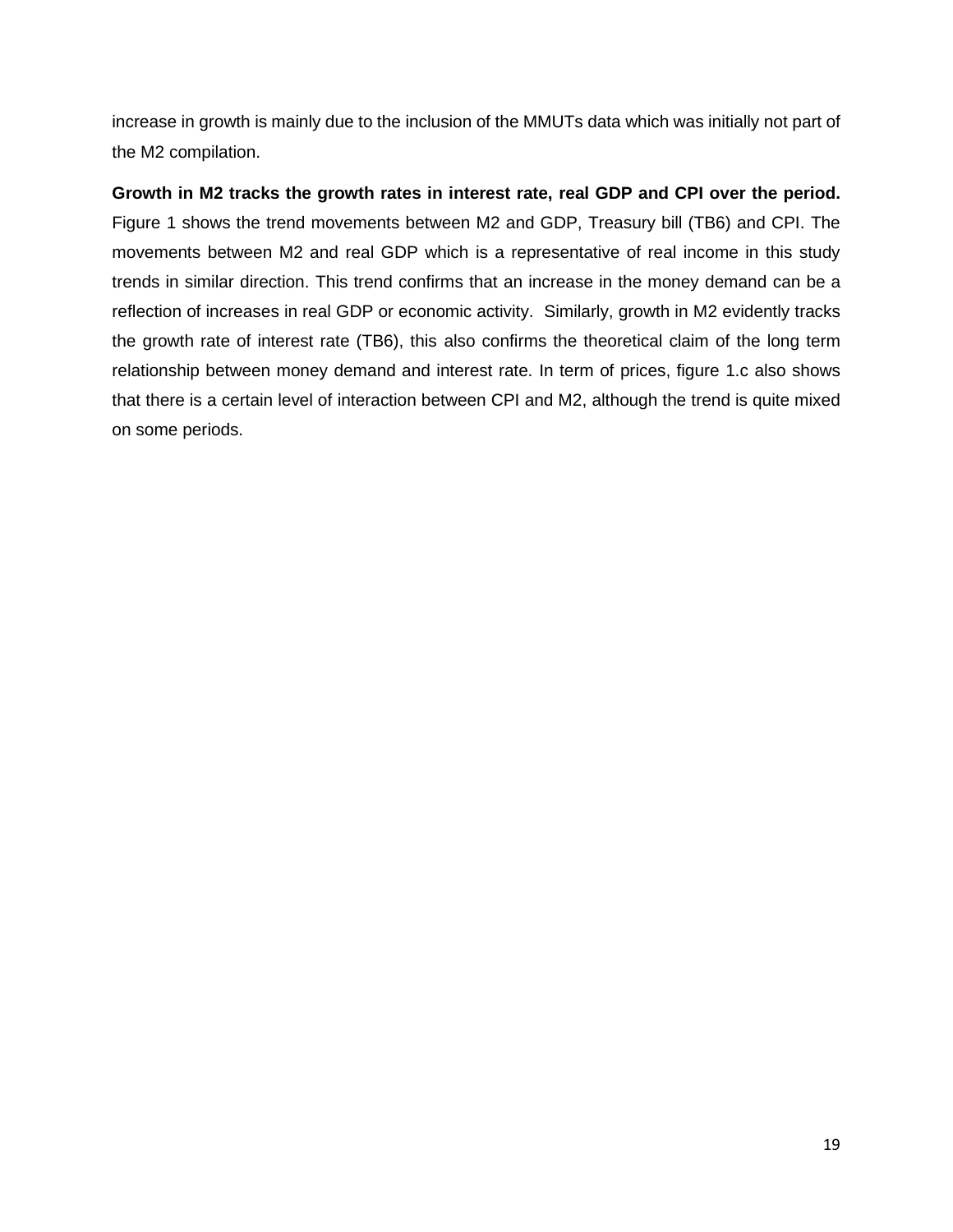

# **Figure 1. (a-c): Growth rate in M2, CPI and Treasury Bill (TB6)**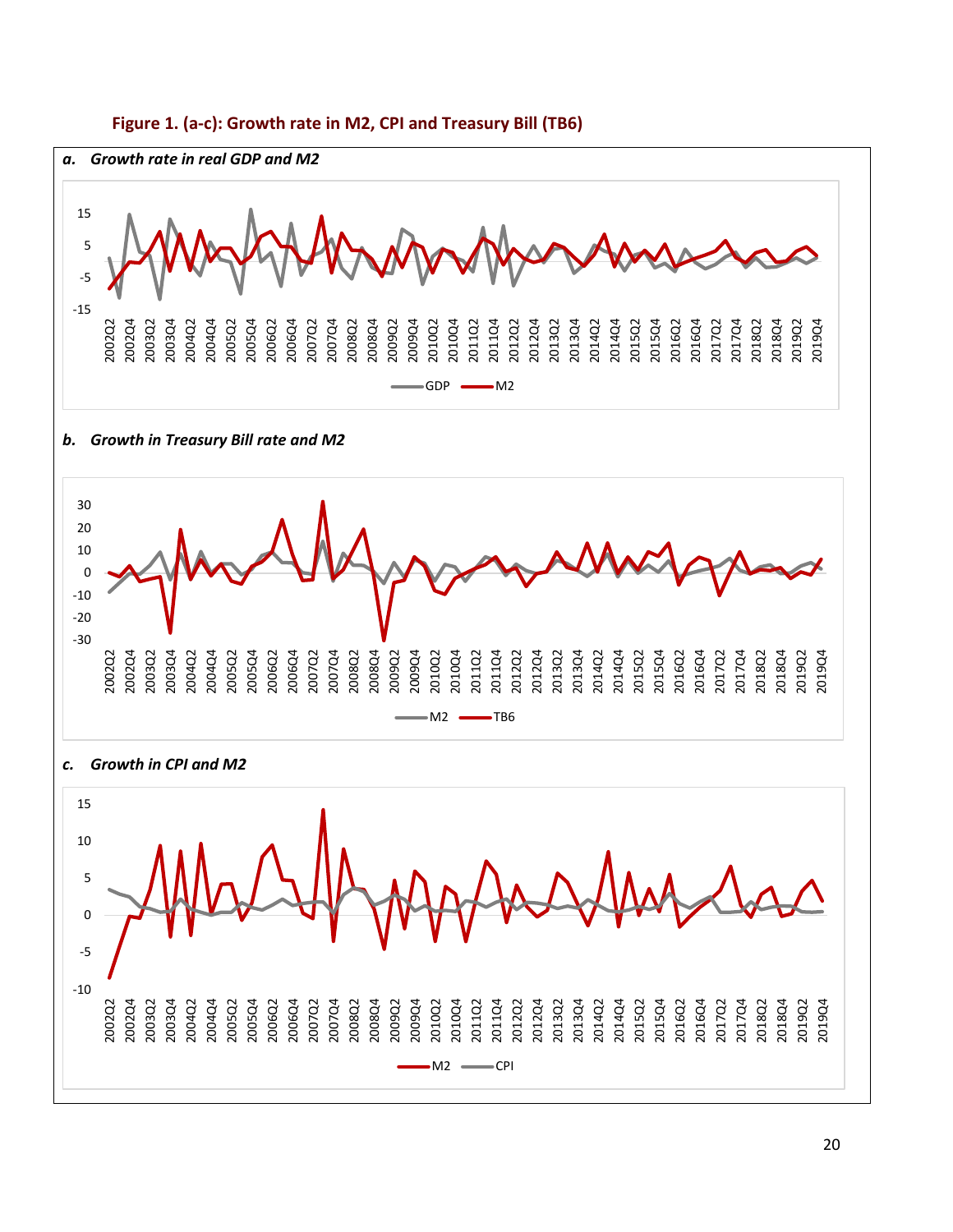### <span id="page-20-0"></span>**4. Empirical Results**

# **Descriptive Statistics**

The descriptive statistics are presented in Table 2. The results show that real money balance has the highest mean. Real GDP has the lowest mean. The variables with the highest standard deviations are the interest rate and real money balance.

|                 | LnM <sub>2</sub> | Inext       | Lncpi       | r        | <b>Inv</b>  |
|-----------------|------------------|-------------|-------------|----------|-------------|
| Mean            | 10.64472         | 4.712112    | 4.477275    | 7.667505 | 0.010267    |
| <b>Maximum</b>  | 11.65561         | 4.846285    | 4.917301    | 11.95000 | 0.163686    |
| <b>Minimum</b>  | 9.424645         | 4.544672    | 3.960813    | 5.341900 | $-0.117337$ |
| Std. Dev.       | 0.734375         | 0.085172    | 0.295664    | 1.713807 | 0.056034    |
| <b>Skewness</b> | $-0.357421$      | $-0.212964$ | $-0.081830$ | 0.950064 | 0.370795    |
| Kurtosis        | 1.640502         | 1.682633    | 1.665148    | 3.199649 | 3.629839    |
| Jarque-Bera     | 7.077701         | 5.750612    | 5.425843    | 10.95104 | 2.839962    |
| Probability     | 0.029047         | 0.056399    | 0.066343    | 0.004188 | 0.241719    |
| Sum             | 766.4196         | 339.2721    | 322.3638    | 552.0603 | 0.739214    |
| Sum Sq. Dev.    | 38.29080         | 0.515059    | 6.206638    | 208.5366 | 0.222926    |

### **Table 2. Descriptive statistics**

Source: computed by the authors

# **Univariate characteristics of the data**

| It is important to determine the univariate characteristics of the variables before estimation         |
|--------------------------------------------------------------------------------------------------------|
| of the empirical model. Univariate characteristics of the data is the first step before estimation     |
| of the empirical model, this involves a unit root test. It is important to test for a unit root of the |
| variables before estimation, as the NARDL methodology requires that there should be no I(2)            |
| variables in the estimation, to avoid spurious results. Hence it is important to determine the         |
| univariate characteristics of the variables before estimation of the empirical model. The unit root    |
| test results are presented in Table 3. The unit root results show that, with the exception of interest |
| rates, all variables are nonstationary in levels and that variables become stationary on the first     |
| difference. Furthermore, there are no I(2) variables and this suggests that it is appropriate to       |
| proceed with the NARDL estimation procedure.                                                           |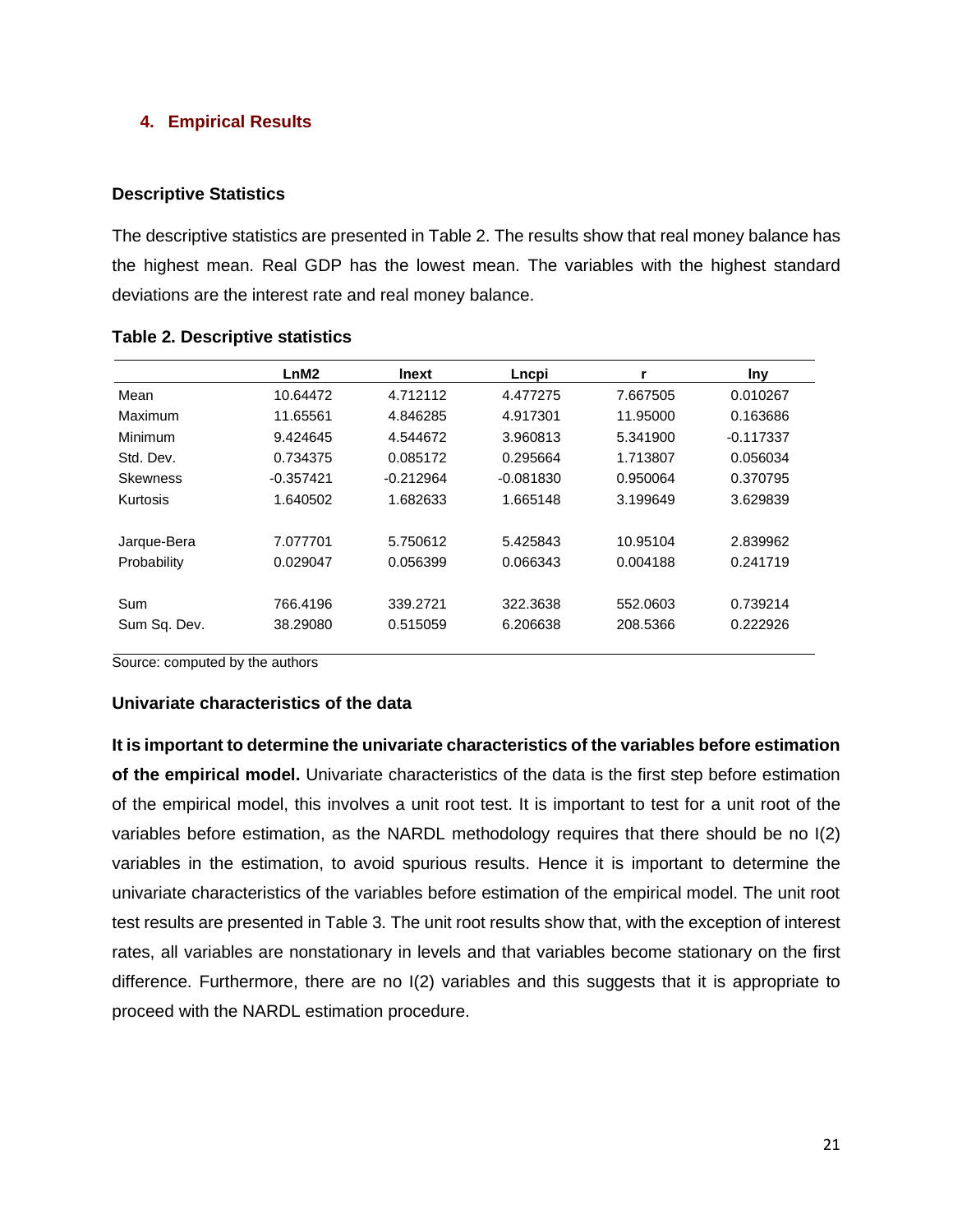| Variable       | <b>ADF</b> statistic |                     | <b>Phillip-Perron</b> |                     |  |
|----------------|----------------------|---------------------|-----------------------|---------------------|--|
|                | intercept            | Intercept and trend | intercept             | Intercept and trend |  |
| LnM2           | $-0.558$             | $-1.542$            | $-0.558$              | $-1.513$            |  |
| $\Delta$ LnM2  | $-9.174***$          | $-9.154***$         | $-9.173***$           | $-9.184***$         |  |
| Incpi          | $-0.939$             | $-1.346$            | $-1.538$              | $-1.154$            |  |
| $\Delta$ Incpi | $-5.339***$          | $-3.119$            | $-5.295***$           | $-5.365***$         |  |
| Iny            | $-2.629*$            | $-0.436$            | -1.431                | $-4.629***$         |  |
| $\Delta$ lny   | $-10.605***$         | $-11.366***$        | $-18.151***$          | $-23.962***$        |  |
|                | $-2.777*$            | $-2.604$            | $-2.131$              | $-2.081$            |  |
| $\Delta r$     | $-6.945***$          | $-6.984***$         | $-6.882***$           | $-6.921***$         |  |
|                | $-2.590*$            | $-2.206$            | $-2.171$              | $-2.025$            |  |
| $\Delta r$     | $-7.084***$          | $-7.233***$         | $-6.753***$           | $-6.831***$         |  |
| ext            | $-0.761$             | $-2.765$            | $-1.010$              | $-2.825$            |  |
| $\Delta$ ext   | $-6.795***$          | $-6.771***$         | $-6.775***$           | $-6.749***$         |  |

#### **Table 3. Unit root test results**

Note: \*\*\*/\*\*/\* statistically significant at 1%/5%/10% significance level

∆ indicates that the variable is in first difference.

#### **NARDL Cointegration test results**

**Since the results presented in Table 3 indicate that the variables are I(1) and that there is no variable which is I(2), it is now appropriate to proceed with the NARDL cointegration test between money demand and its explanatory variables.** The results of NARDL cointegration test are presented in Table 4. The results in Table 4 show that the null hypothesis of no cointegration is rejected at all significance levels. The F-test statistic is statically significant at al significance levels. That means that there is a nonlinear cointegration between money demand and the explanatory variables.

| <b>Model</b> | <b>F-statistics</b> | 1% critical value |      | 5% critical value |      | 10% critical value |      |
|--------------|---------------------|-------------------|------|-------------------|------|--------------------|------|
|              |                     | I(O)              | I(1) | I(O)              | I(1) | I(0)               | 1(1) |
| Model 1      | 18.714***           | 3.74              | 5.06 | 2.86              | 4.01 | 2.45               | 3.52 |
| Model 2      | $9.794***$          | 3.74              | 5.06 | 2.86              | 4.01 | 2.45               | 3.52 |
| Model 3      | $4.489**$           | 3.74              | 5.06 | 2.86              | 4.01 | 2.45               | 3.52 |
| Model 4      | $8.304***$          | 3.74              | 5.06 | 2.86              | 4.01 | 2.45               | 3.52 |

#### **Table 4. NARDL cointegration test**

Note: \*\*\*/\*\*/\* statistically significant at 1%/5%/10% significance level

Model 1 uses nominal 3 months treasury bill as a proxy for interest rate

Model 2 uses nominal 6 months treasury bill as a proxy for interest rate

Model 3 uses real 3 months treasury bill as a proxy for interest rate

Model 4 uses real 6 months treasury bill as a proxy for interest rate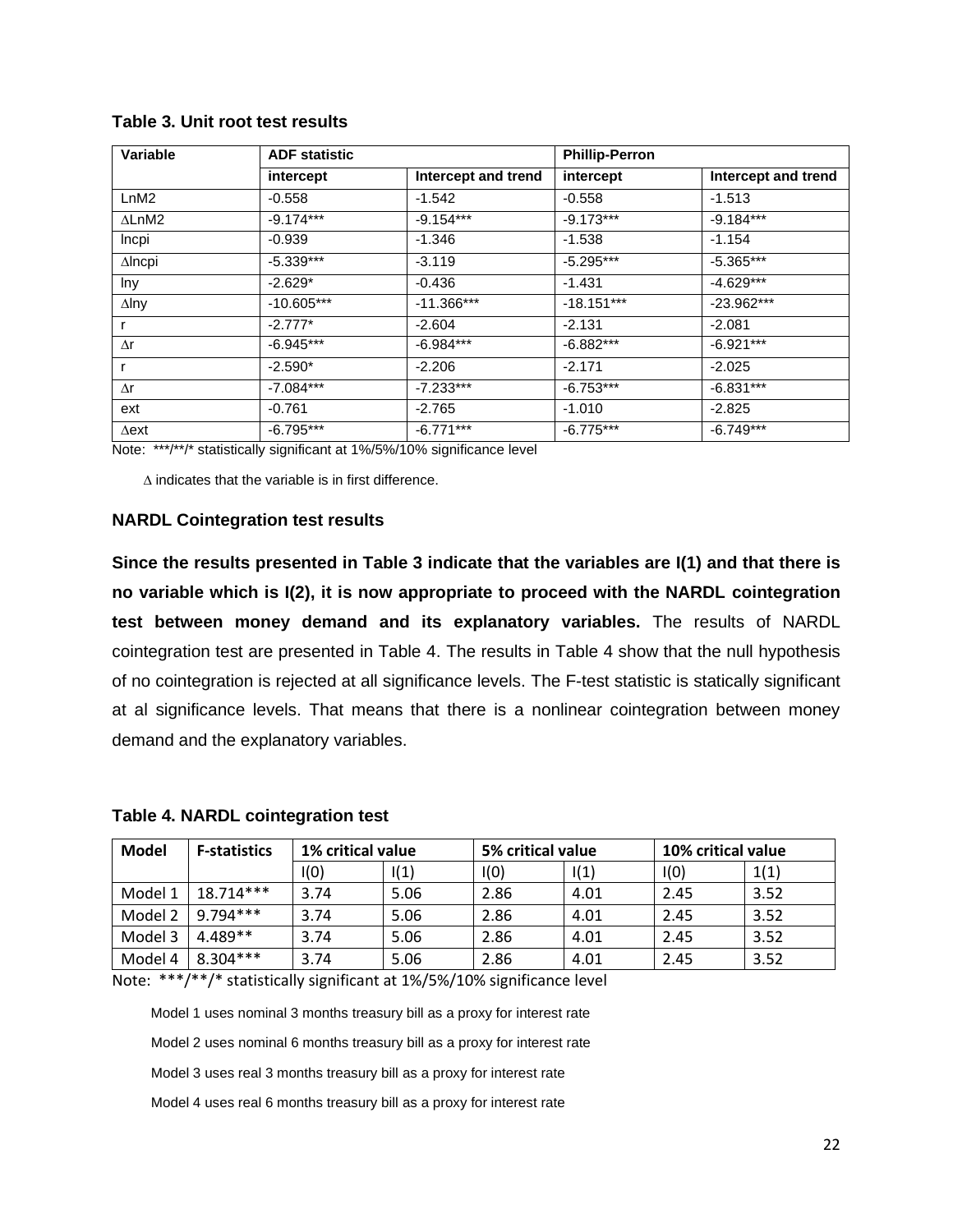#### **NARDL long run estimation results**

The NARDL long run results are presented in Table 5. The two most significant models are chosen and discussed in this section while the latter 2 are discussed in the annex. Model 1 uses the nominal 3 months treasury bill as proxy of interest rate, while model 2 uses nominal 6 months treasury bills as a proxy for interest rate. Model 3 uses real 3 months treasury bills rate, while model 4 uses real 6 months treasury bills rate as a proxy of the interest rate.

| <b>Variables</b>   | Model 1            |              | Model 2     |             |
|--------------------|--------------------|--------------|-------------|-------------|
|                    | <b>Coefficient</b> | t-statistics | coefficient | t-statistic |
| Intercept          | 7.449              | 10.021***    | 15.799      | 8.844***    |
| LnM <sub>2</sub>   | $-0.805$           | $-9.976***$  | $-1.683$    | $-8.845***$ |
| Lnext_P-1          | 0.029              | 5.666***     | $-0.007$    | $-1.086$    |
| Lnext_N-1          | $-0.130$           | $-10.798***$ | $-0.131$    | $-4.680***$ |
| $Lnp_P-1$          | $-0.170$           | 10.429***    | $-0.055$    | $-2.629**$  |
| $Lnp_N-1$          | 0.036              | 4.187***     | 0.014       | 0.652       |
| $r_P-1$            | $-0.039$           | $-5.184***$  | $-0.065$    | $-3.898***$ |
| $r_N-1$            | 0.115              | 11.697***    | 0.126       | $5.149***$  |
| $Lny_P-1$          | 0.288              | $2.058**$    | 0.338       | 1.239       |
| $Lny_N-1$          | $-2.047$           | $-7.639***$  | 0.019       | 0.043       |
|                    |                    |              |             |             |
| R-squared          | 0.953              |              | 0.951       |             |
| Adjusted R-squared | 0.895              |              | 0.867       |             |

|  |  |  |  | Table 5. NARDL long run estimation results |
|--|--|--|--|--------------------------------------------|
|--|--|--|--|--------------------------------------------|

Note: Model 1 uses nominal 3 months treasury bills rate as a proxy of interest rate. Model 2 uses nominal 6 months as a proxy of interest rate. Model 3 uses real 3 months interest rate as a proxy for interest rate. The real six months interest rate is used as a measure of interest rate in model 4.

\*\*\*/\*\*/\* statistically significant at 1%/5%/10% significance level

#### *Source: Authors own compilation*

**Money demand is more responsive to a decrease in exchange rate than to an increase in exchange rate.** Model 1 indicates that an increase in the exchange rate has a positive coefficient of 0.029 and a decrease in the exchange rate has a negative coefficient of 0.130. These two coefficients are statistically significant. That means an increase in the exchange rate (appreciation of foreign currency) will cause money demand to increase by 0.029 percent, this result corroborates the existence of wealth effect on aggregate demand in Namibia. This implies that Namibia's foreign assets valued in US Dollar terms will tend to increase with a real appreciation of the US Dollar for example. This may be justified by the fact that the value of foreign currency tends to increase when the demand for money increases. The decrease in the exchange rate (depreciation of foreign currency) will cause money demand to also increase by 0.130 percent. This according to Mahmood & Alkhateeb (2018) is evidence of the existence of a substitution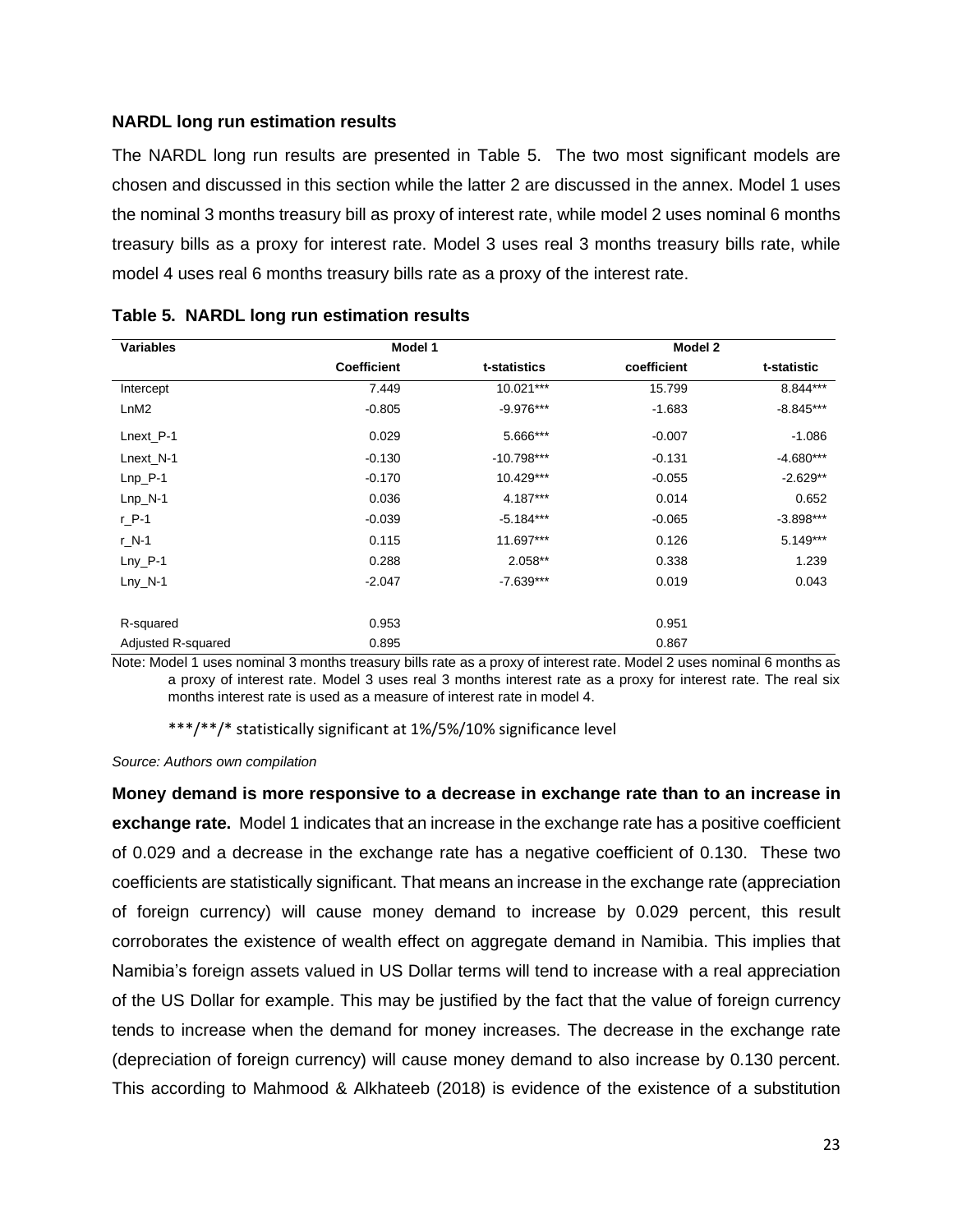effect or an expectation hypothesis. It indicates that a real depreciation of US dollar increases people's expectations of a further depreciation of the dollar, as a result, the demand for foreign currency reduces and the demand for domestic currency increases.

Contrary to these, Model 2 shows that an increase in exchange rate causes money demand to decrease by 0.007 percent, while a one percent decrease in exchange rate causes money demand to increase by 0.131 percent. However, the coefficient of positive values of exchange rate is not statistically significant in model 2. The results of both model 1 and 2 show that the response of money demand to an increase in exchange rate is lower than its response to a decrease in exchange rate. Money demand is more responsive to a decrease in exchange rate than to an increase in exchange rate.

**The results indicate that an increase and decrease in prices causes money demand to decrease.** Model 1 shows that increase in prices has a negative coefficient of 0.170, while decrease in prices has a positive coefficient of 0.036. The coefficients are all statistically significant. The results imply that increase in prices by 1 percent causes money demand to decrease by 0.170 percent. The coefficient of negative values of price shows that a decrease in price by 1 percent is associated with a decrease in money demand by 0.036 percent. Similarly, Model 2 shows that increase in prices by 1 percent causes money demand to decrease by 0.055 percent. The coefficient of negative values of prices is not statistically significant. These results reveal that increase in prices results in residents to demand less cash and the preference of real assets portfolio in the country.

**Both positive and negative value of interest rate cause money demand to decline.** The coefficient of the interest rate in all models is statistically significant. Model 1 and 2 both show that an increase in the interest rate by 1 percent causes money demand to decrease by 0.039 and 0.065 percent for the positive and negative changes, respectively. This is expected as a high interest rate provide an incentive to hold money in high earning portfolio assets and as a result reduce the demand for money. A decrease in interest rate by 1 percent causes money demand to decrease by 0.115 and 0.126 percent for the positive and negative changes, respectively. This could be attributed to less developed financial sector in Namibia as compared to some of its neighboring economies. The results show that money demand responds negatively to both negative and positive values of nominal interest rate in Namibia.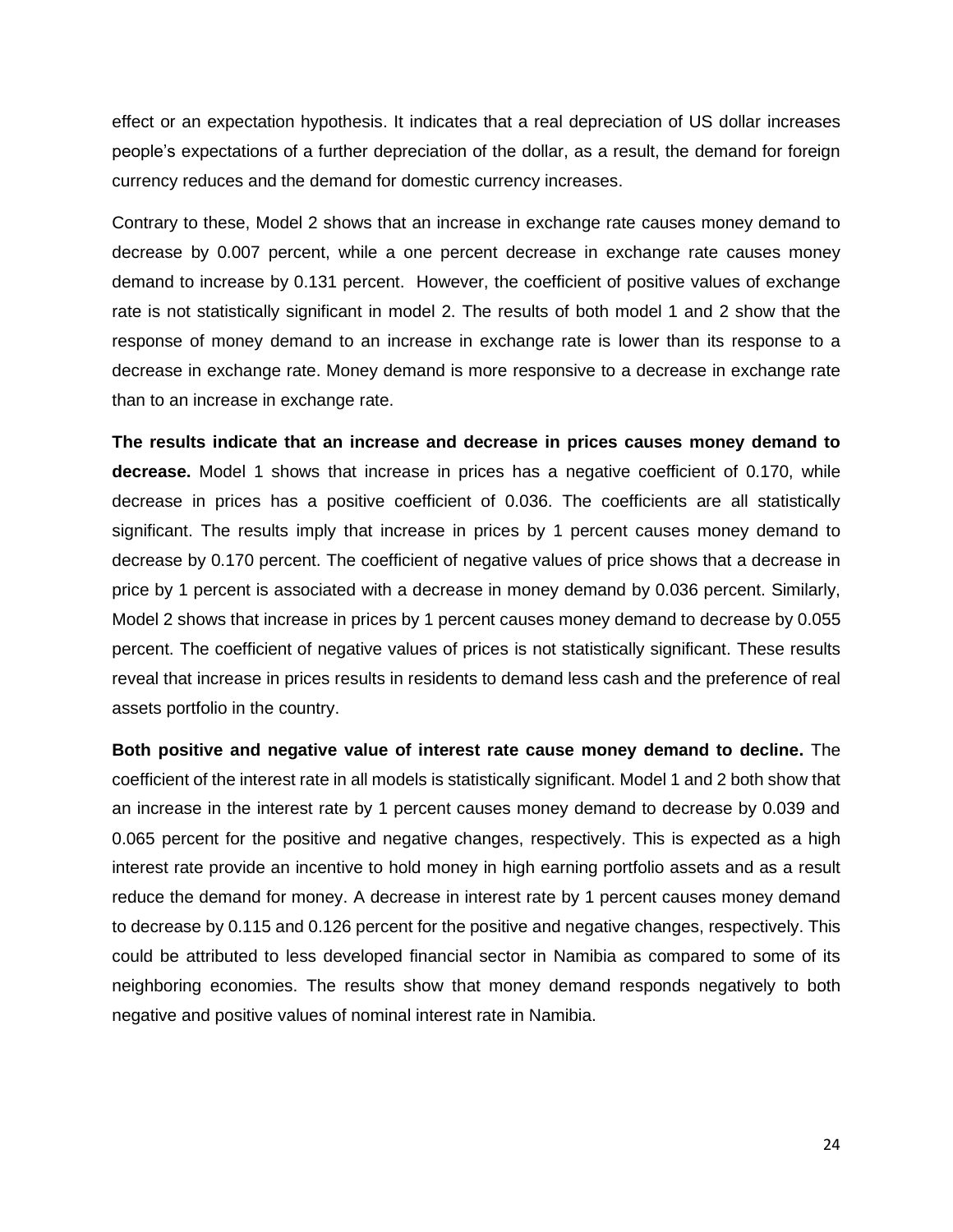**All estimated models show that an increase and decrease in income is associated with an increase in money demand.** Model 1 shows that increases in income by 1 percent cause money demand to increase 0.288 percent. A decrease in income by 1 percent will result in money demand increasing by 2.047 percent, both coefficients are statistically significant. The coefficients of model 2 show that increases in income by 1 percent cause money demand to increase 0.338 percent while decrease in income by 1 percent will result in money demand increasing by 0.019 percent, both coefficients are, however statistically insignificant. Both results show that both the negative and positive value of income increase the demand for money, this implies that an expansion in income results in the need to increase demand for money. In Namibia, this could be attributed to Namibia being a consumption economy in which the ratio of final consumption expenditure to GDP was 98.2 percent according to 2019 annual national account data.

#### **Presence of asymmetry**

**The study established the presence of asymmetry in the long run model.** It is important to mention that both positive (increase) and negative (decrease) changes have effects on the dependent variable which is money demand. However, it raises an important question of whether the effect of positive and negative values are different. The asymmetry test is used to determine whether the coefficients from positive and negative values of explanatory variables are similar or not. If they are equal or similar, then there is no asymmetry. If they are not similar, then there is evidence of asymmetry. The results from this study rejected the null hypothesis of equality (symmetry) at 5 percent significance level. The Wald test results indicate that there is asymmetry in the long run impact of explanatory variables on money demand. The results passed all diagnostic statistics. The diagnostic statistics are not presented here but can be obtained from the authors on request.

#### <span id="page-24-0"></span>**5. Conclusion**

**This study investigated the determinants of money demand in Namibia using quarterly data for the period 2000 to 2019.** The investigation was conducted through an extensive review of the theoretical and empirical literature. The study differs from previous research in the sense that is uses a nonlinear approach to assess the determinants of money demand. The NARDL approach was used to estimate the nonlinear relationship between money demand and its explanatory variables. This helped to establish whether there is an existence of an asymmetric relationship between the variables.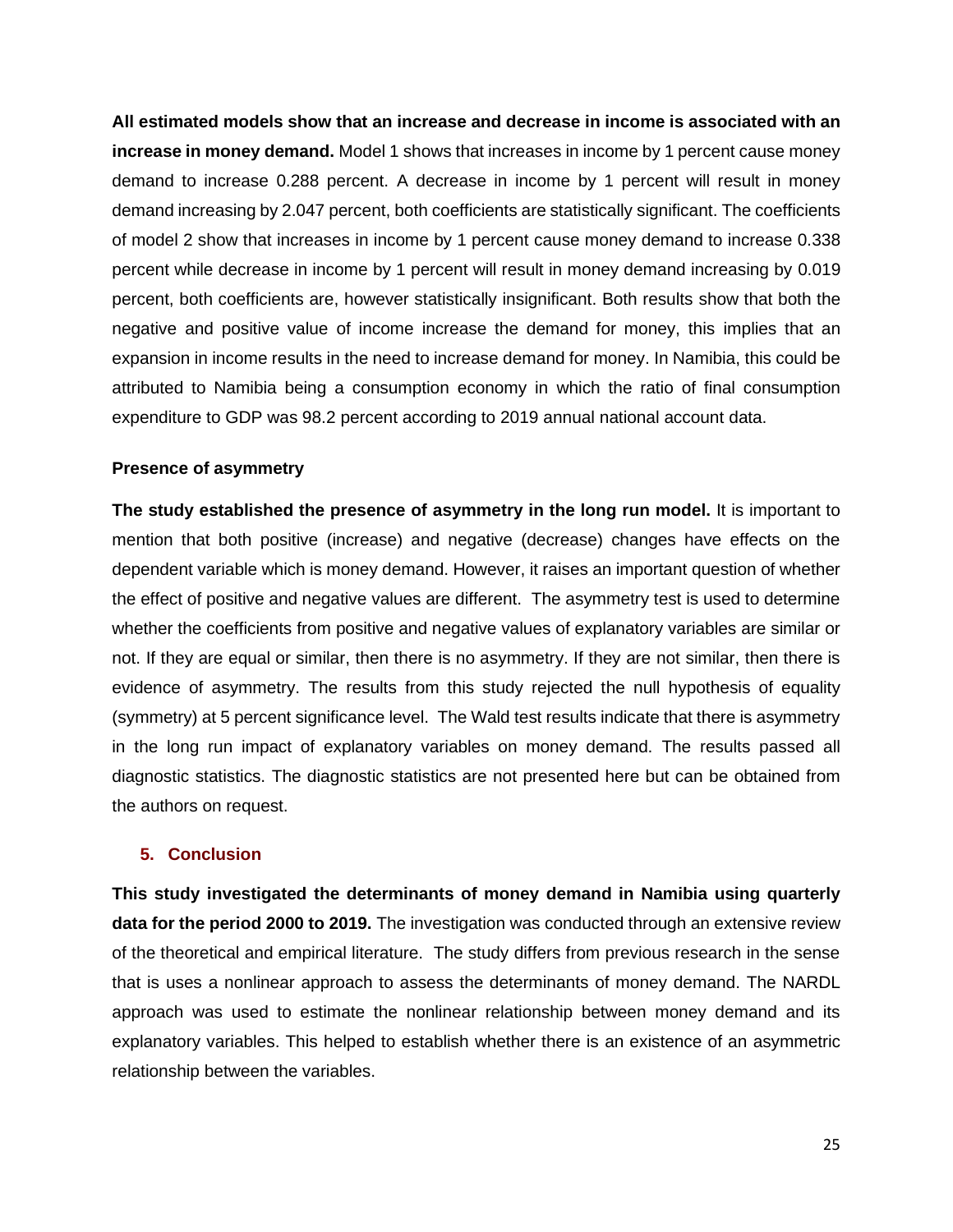**The results indicate that there is a nonlinear cointegration relationship between money demand and its explanatory variables.** This suggests that there is an asymmetric long run equilibrium relationship between the variables. The results indicate that an increase or depreciation of the exchange rate causes money demand to increase, while a decrease or appreciation of the exchange rate causes an increase in money demand. The money demand is more responsive to decrease in exchange rate than increase in exchange rate. Moreover, the increase in prices causes money demand to decrease, while decrease in prices is also associated with decrease in money demand. An increase in the interest rate causes money demand to decrease. In this regard, money demand decreases in response to an increase in the positive values of interest rate. The results suggest that money demand is more responsive to positive values than to negative values of interest rates.

**The results also show that positive (increase) and negative (decrease) values in income are associated with an increase in money demand.** The results were subjected to an asymmetry test that confirmed the presence of an asymmetric relationship between money demand and its explanatory variables. The results conclude that all variables, exchange rate, interest rates, prices and income are the asymmetric determinants of money demand in Namibia. Results further suggest that modelling money demand in this way provides an enhanced view of how the decomposed explanatory variables bilaterally respond to the dependent variable.

#### <span id="page-25-0"></span>**6. Policy Implications and Recommendations**

- $\ddot$  The NARDL methodology proves useful to policy makers as it enables a deeper understanding on how the demand for money responds to its various explanatory variables. The results have shown that, in the case of Namibia, an asymmetric long-run relationship exists between the demand for money and its explanatory variables. This implies that the demand for money responds differently to positive and negative values of its explanatory variables. Given the results of this paper and Namibia's CMA membership, the positive responsiveness of the demand for money to the exchange rate highlights an area of potential benefit in as far as a significant appreciation is concerned.
- In this regard, in instances where Namibia has observed a consistent net asset position over the medium to long-term via its international investment position (IIP), the increase in foreign valued portfolios can be viewed as a gain towards the country's international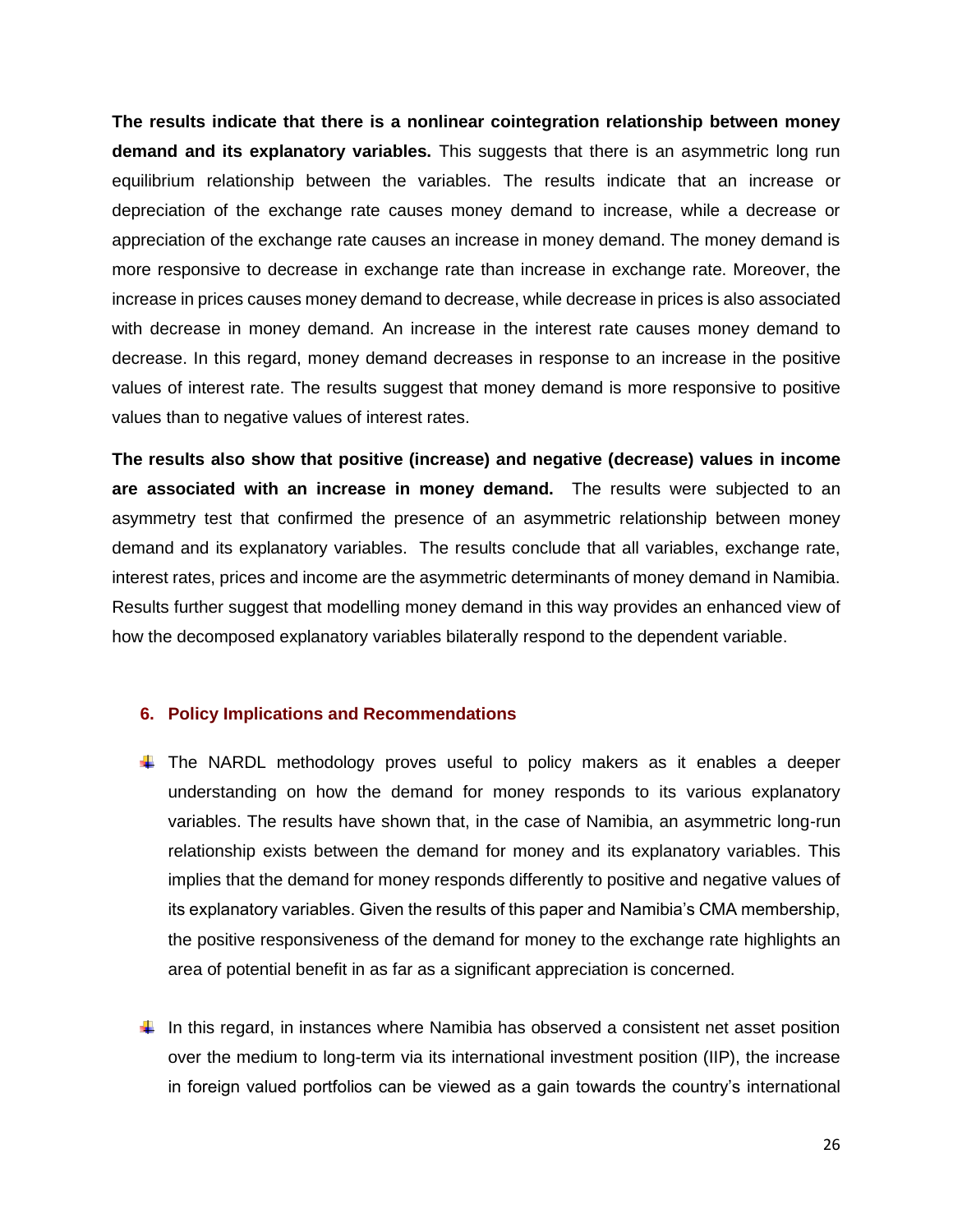liquidity. This is due to the inclusion of such portfolio assets that have been built up abroad in the technical assessment of reserve adequacy among central banks. In this regard, such foreign assets could serve as potential international liquidity buffers in times of extraordinary and extreme economic downturns that may warrant their use. Hence, it becomes vital to ensure that both monetary and fiscal policy complement each other to ensure the appropriate policy responses work to rather preserve the country's reserves and international liquidity.

- Furthermore, significant increases in prices and significant decreases in the real interest rate and real income have been shown to have a significant impact on the demand for money. This suggests that it remains important for monetary authorities to exercise caution with their policy responses over time given the workings of the monetary policy transmission mechanism. This is because prolonged and consistent episodes of high inflation, very low interest rates and low real income may significantly impact the real economy over time. The timing of and sensitivity to policy responses becomes important and may necessitate the use of forward guidance by the monetary authority.
- $\downarrow$  Although the focus of Namibia's existing monetary policy is not a monetary targeting regime, it is still important to understand the determinants of the demand for money. The findings on the asymmetric coefficients of this study can be used to complement the existing monetary policy given the responsiveness of the demand for money to changes in income, prices, the exchange rate and the interest rate.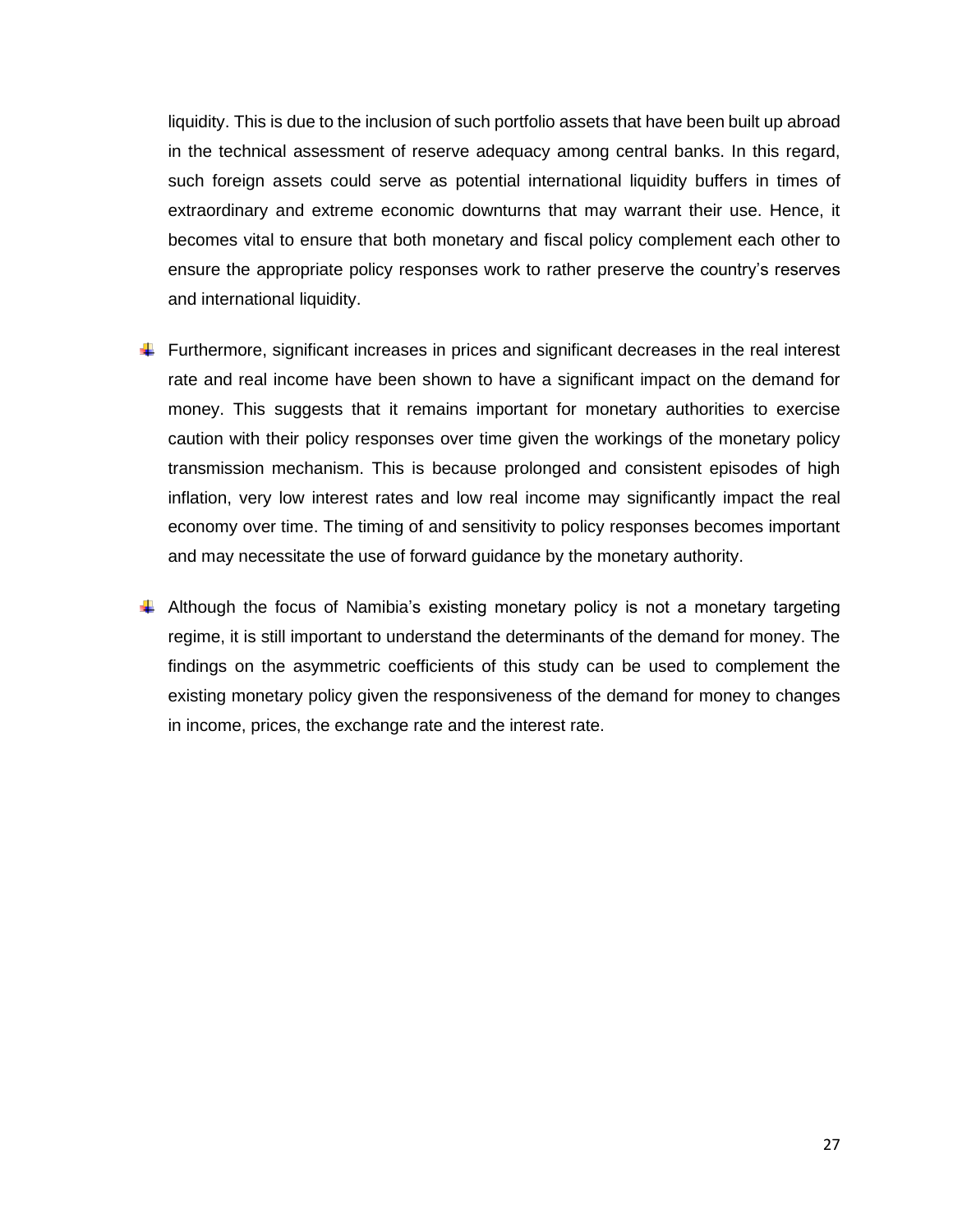#### <span id="page-27-0"></span>**7. References**

Achsani N.A. (2010), "Stability of Money Demand in an Emerging Market Economy: An Error Correction and ARDL Model for Indonesia", *Research Journal of Internatıonal Studıes,* 13, pp. 54-62.

Asongu S.A., Oludele E., Biekpe F.N. (2019), "The Stability of Demand for Money in the Proposed Southern African Monetary Union*"*, African Governance and Development Institute (AGDI), Working Paper, No. WP/19/025, Yaoundé, Cameroon.

Bae Y., De Jong R.M. (2007), "Money Demand Function Estimation by Nonlinear Cointegratio*n", Journal of Applied Econometrics*, 22 (4), pp. 767-793.

Bahmani-Oskooee M., Bahmani S. (2015), "Nonlinear ARDL Approach and the Demand for Money in Iran", *Economics Bulletin*, 35 (1), pp. 381-391.

Bhatta S.R. (2012), "Stability of Money Demand Function in Nepal: A Cointegration and Error Correction Modeling Approach", *Banking Journal of Nepal*, 3 (1), pp. 1-22.

Damane M., Sekantsi, L.P., Molapo, S.S. (2018), "Testing the Stability of Money Demand Function in Lesotho", *International Journal of Sustainable Economy*, 10 (4), pp. 383-404.

Dogru B., Recepoglu M. (2013), "Dynamic Analysis of Money Demand Function in Turkey", *International Journal of Economics and Finance*, 5 (9), pp. 20-27.

Dritsakis N. (2011), "Demand for Money in Hungary: An ARDL Approach", *Review of Economics and Finance*, 1, pp.1-16.

Gonda V. (2003), "Profiles of World Economists: JamesTobin". *Narodna Banka Slovenska, BIATEC – banking journal,* 6(1), pp. 25-29.

Haider S., Ganaie A., Kamaiah B. (2017), "Asymmetric Exchange Rate Effect on Money Demand Under Open Economy in Case of India", *Economics Bulletin*, 37 (1), pp. 168-179.

Iftekhar U., Mamoon D., Hassan M.S. (2016), "Revisiting Determinants of Money Demand Function in Pakistan", *Journal of Economics Bibliography*, 3 (4), pp. 389-412.

28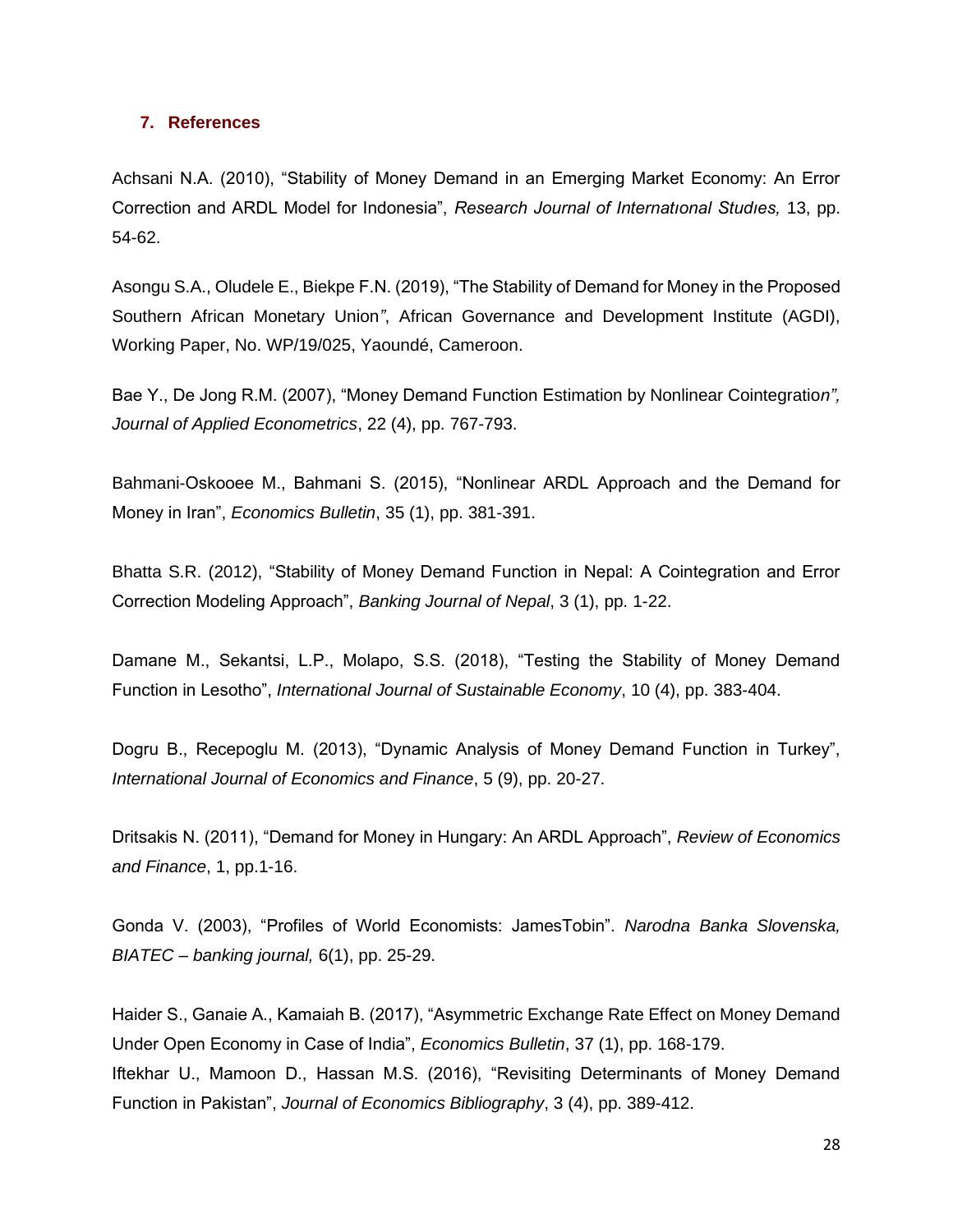Ikhide S., Katjomuise K. (1999), "*Estimating the Demand for Money in Namibia"*, Occasional paper 3, Bank of Namibia.

Laidler D. E. (1993), "The Demand for Money; Theories, Evidence and Problems", New York, NY: HarperCollins College Publishers, 4<sup>th</sup> edition, 1993).

Mabuku M.M. (2009), Investigating the Stability of Money Demand in Namibia, (Master's thesis, University of Namibia), Windhoek. Retrieved from [http://repository.unam.edu.na/handle/11070/436.](http://repository.unam.edu.na/handle/11070/436)

Mahmood H., Alkhateeb T. (2018), "Asymmetrical Effects of Real Exchange Rate on the Money Demand in Saudi Arabia: A Non-linear ARDL Approach", *PloS one*, *13*(11).

Maravić J. and Palić M. (2005), "Econometric Analysis of Money Demand in Serbia", Working Paper No.2, National Bank of Serbia.

Mbazima-Lando D. Manuel V. (2019), "The Impact of Financial Innovation on the Demand for Money and its Implications for Monetary Policy in Namibia", Working Paper No.1, Bank of Namibia.

Nachega J.C. (2001), "Financial Liberalization, Money Demand and Inflation in Uganda", Working paper No. 01/118, Washington D.C. United States.

Özçalık M. (2014), "Money Demand Function in Turkey: An ARDL Approach", *Sosyal Ekonomik Araştırmalar Dergisi,* 14 (28), pp. 172-187.

Sheefeni J.P.S. (2013), "Demand for money in Namibia: An ARDL bounds testing approach", *Asian Journal of Business and Management* 01 (03), pp. 65-71.

Shidhika A.N.N. (2015), "Examining the Effect of Financial Innovation on the Stability of the Demand for Money Function in Namibia", (Master's thesis, University of Namibia), Windhoek.Retrievedfrom[:http://repository.unam.edu.na/bitstream/handle/11070/1678/Shidhika\\_](http://repository.unam.edu.na/bitstream/handle/11070/1678/Shidhika_2015.pdf?sequence=1&isAllowed=y) [2015.pdf?sequence=1&isAllowed=y.](http://repository.unam.edu.na/bitstream/handle/11070/1678/Shidhika_2015.pdf?sequence=1&isAllowed=y)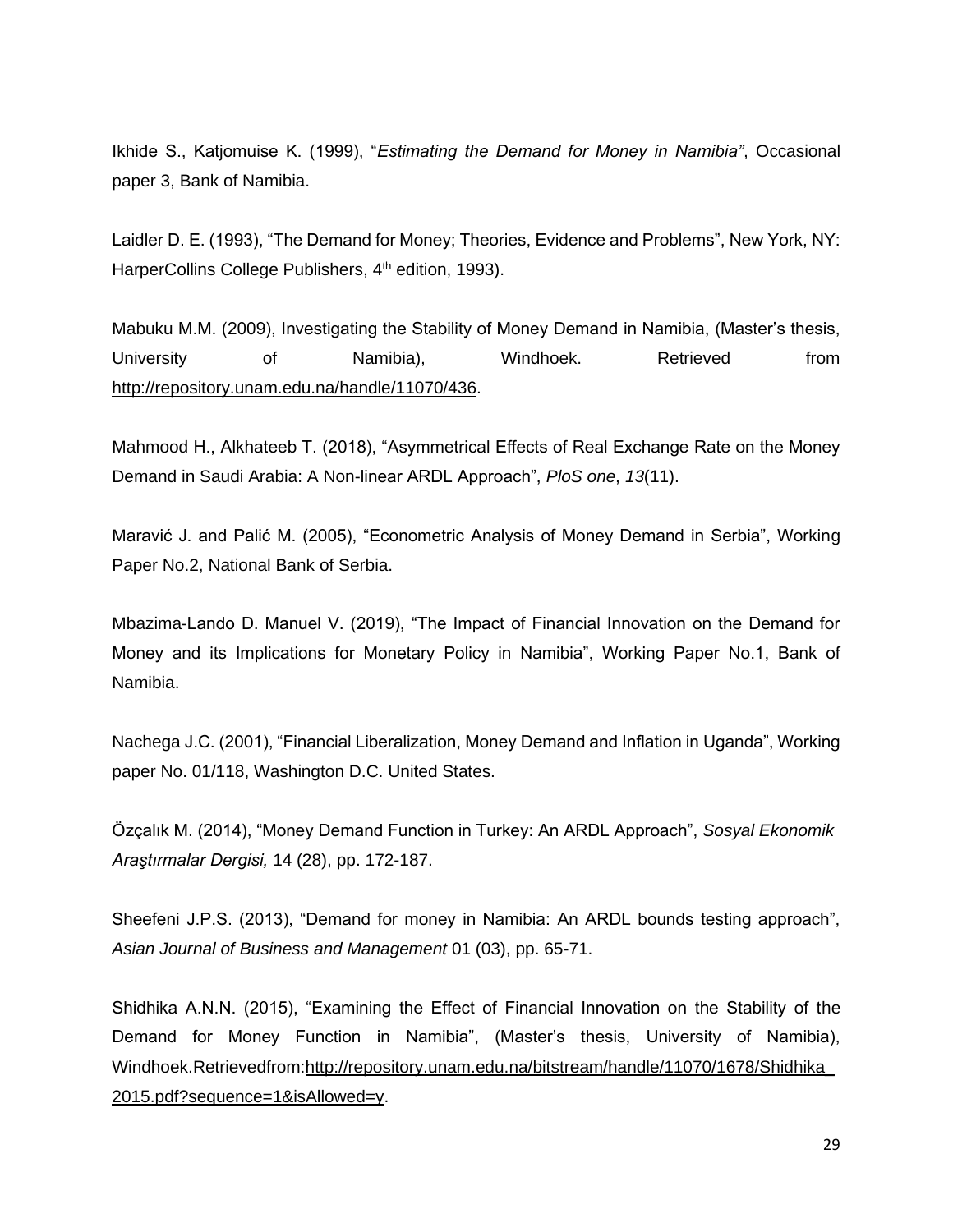Shin Y., Yu B., Greenwood-Nimmo M. (2014), "Modeling Asymmetric Cointegration and Dynamic Multipliers in a Nonlinear ARDL Framework", In: Horrace, W.C. and Sickles, R.C., Eds., Festschrift in Honor of Peter Schmidt: *Econometric Methods and Applications*, Springer Science & Business Media, New York, pp. 281-314.

Ho S. and Saadaoui J. (2019), "Symmetric and Asymmetric effects of exchange rates on money demand: Empirical evidence from Vietnam", Working Papers of BETA 2019-49, Bureau d'Economie Théorique et Appliquée, Strasbourg.

Tillers I. (2004), Money Demand in Lativa. Working Paper No.3/04, Latvijas Banka.

Umaru H. and Yusuf O.M. (2018)," The Determinants of Money Demand Function in ASEAN-5 Countries", *Global Journal of Management and Business Research: B-Economics and Commerce,*18 (5), pp. 2249-4588*.*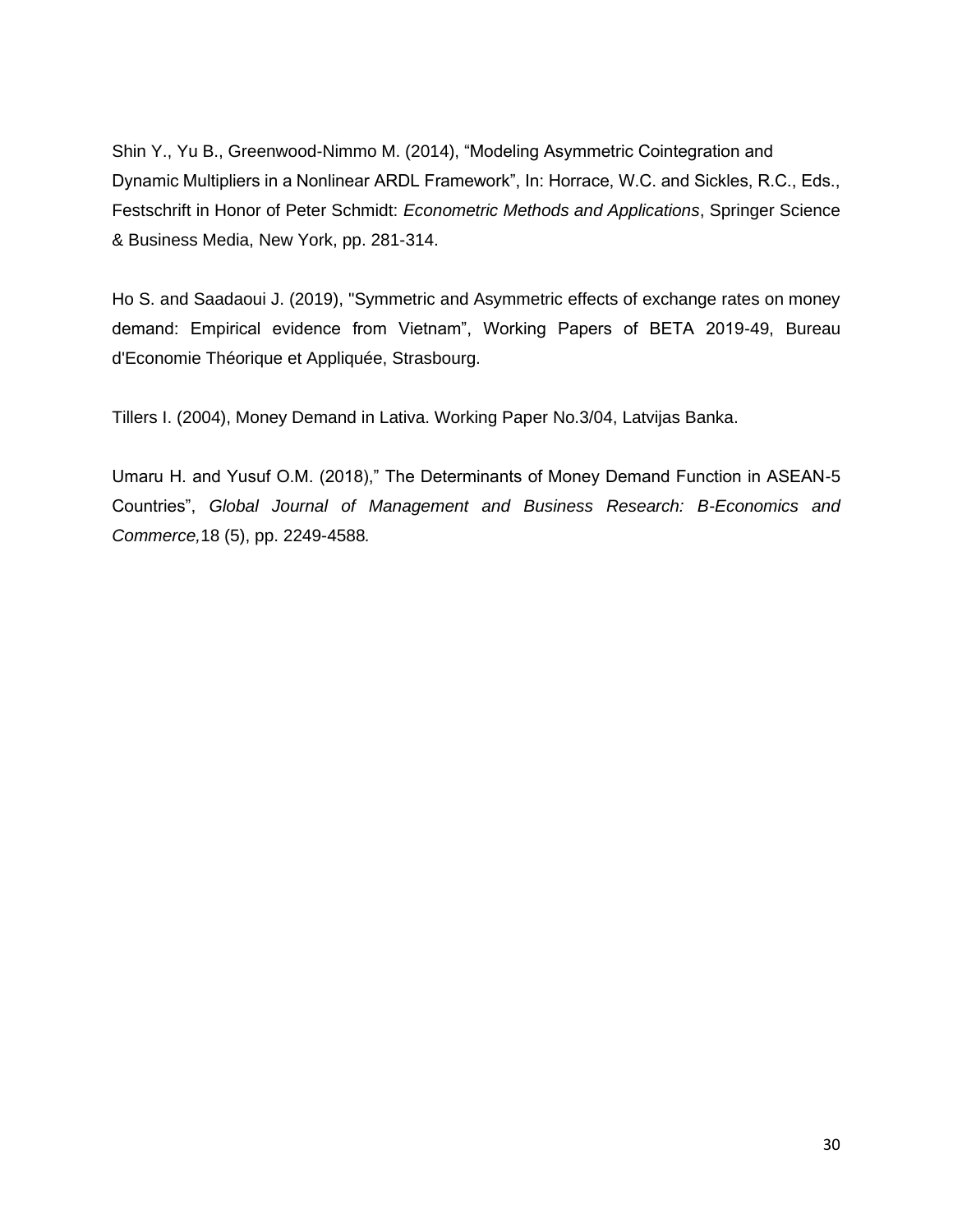#### <span id="page-30-0"></span>**8. Annex**

| <b>Variables</b>   | Model 3     |             | Model 4     |             |  |
|--------------------|-------------|-------------|-------------|-------------|--|
|                    | coefficient | t-statistic | coefficient | t-statistic |  |
| Intercept          | 7.510       | $5.510***$  | 11.041      | 7.495***    |  |
| LnM <sub>2</sub>   | $-0.814$    | $-5.442***$ | $-1.842$    | $-7.450***$ |  |
| Lnext P-1          | 0.006       | 0.835       | 0.003       | 0.375       |  |
| Lnext N-1          | 0.016       | .0.900      | $-0.008$    | $-0.520$    |  |
| $Lnp_P-1$          | $-0.006$    | $-0.418$    | 0.013       | 0.850       |  |
| $Lnp_N-1$          | $-0.082$    | $-2.924***$ | $-0.037$    | $-1.941**$  |  |
| $r_P-1$            | $-0.103$    | $-3.978***$ | $-0.094$    | $-6.107***$ |  |
| $r$ _N-1           | 0.034       | $2.400**$   | 0.035       | 2.884***    |  |
| $Lny_P-1$          | 0.067       | 0.306       | 0.203       | 1.412       |  |
| $Lny_N-1$          | 0.358       | 0.725       | 0.384       | 1.783*      |  |
|                    |             |             |             |             |  |
| R-squared          | 0.863       |             | 0.813       |             |  |
| Adjusted R-squared | 0.678       |             | 0.677       |             |  |

#### **Table 5. NARDL long run estimation results**

Note: Model 1 uses nominal 3 months treasury bills rate as a proxy of interest rate. Model 2 uses nominal 6 months as a proxy of interest rate. Model 3 uses real 3 months interest rate as a proxy for interest rate. The real six months interest rate is used as a measure of interest rate in model 4.

\*\*\*/\*\*/\* statistically significant at 1%/5%/10% significance level

Source: Authors own compilation

- $\downarrow$  Model 3 shows that the coefficients of the exchange rate are all positive (0.006 and 0.016). This suggests that increase in exchange rate by 1 percent will cause the money demand to increase by 0.006 percent. A decrease in exchange rate by 1 percent is associated with a decrease in money demand by 0.016 percent. However, the coefficients are statistically insignificant. Model 4 shows that positive values of exchange rate are associated with an increase in money demand while the negative value of the exchange rate is associated with an increase in money demand. Both these coefficients are, however, also statistically insignificant. Model 3 and 4 show that using real interest rate as proxy for the interest rate, the exchange rate becomes an insignificant determinant of money demand.
- $\ddot{\phantom{1}}$  Model 3 and 4 show that the coefficients of positive values of prices are not statistically significant. These models show that negative values of prices are associated with an increase in money demand. The coefficients of negative values in models 3 and 4 are statistically significant.
- $\ddot{\bullet}$  Model 3 and 4 also shows that a 1 percent increase in interest rate is associated with a decrease in money demand by 0.103 and 0.094 percent. Negative values are associated with a decrease in money demand. Model 3 and 4 also show that decrease in interest rate